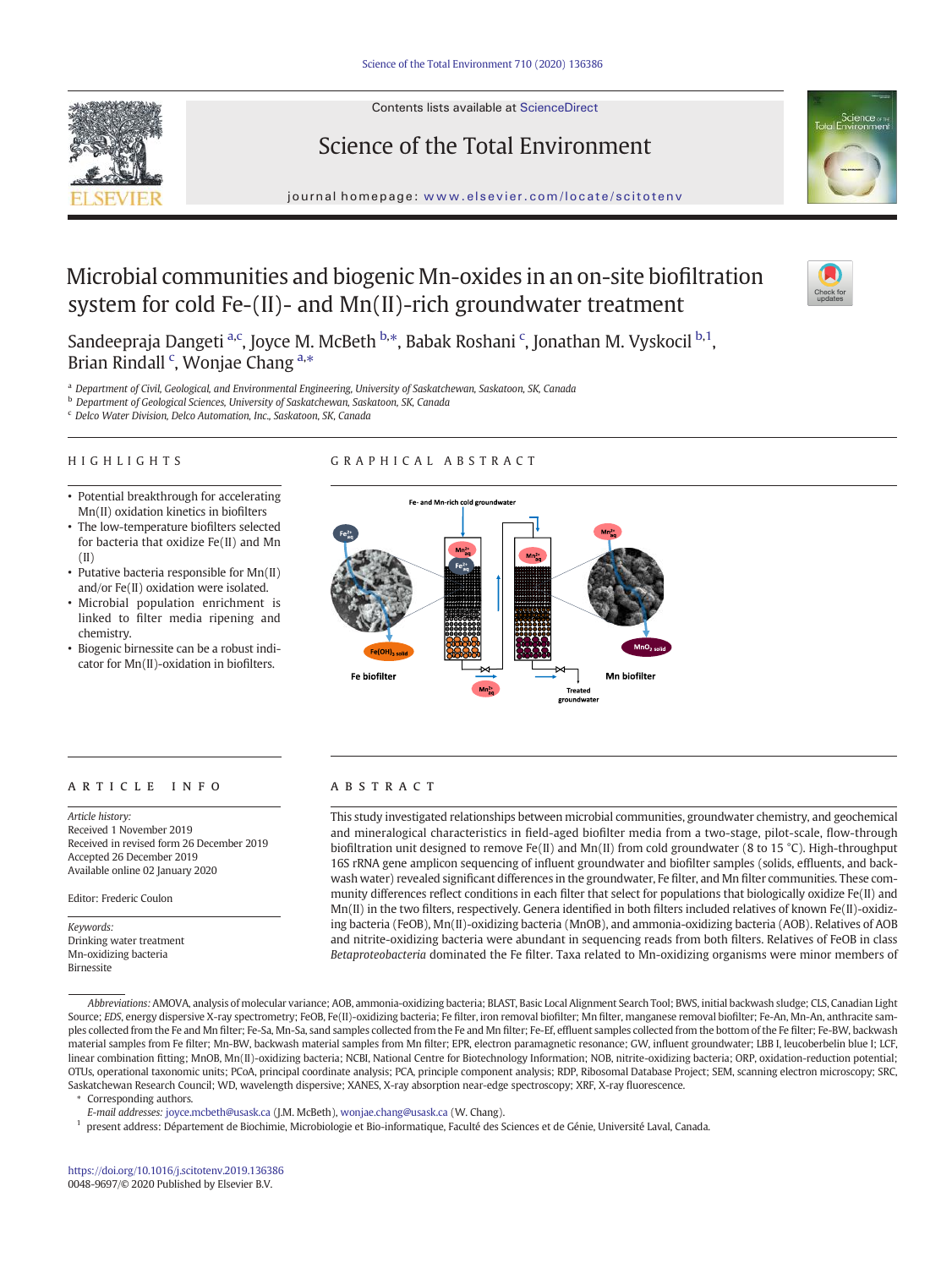Biofilter ripening Low temperatures Cold climates

the Mn-filter communities; intriguingly, while Alphaproteobacteria dominated (40  $\pm$  10% of sequencing reads) the Mn filter community, these Alphaproteobacteria did not classify as known MnOB. Isolates from Fe and Mn filter backwash enrichment studies provide insight on the identity of MnOB in this system. Novel putative MnOB isolates included Azospirillum sp. CDMB, Solimonas soli CDMK, and Paenibacillus sp. CDME. The isolate Hydrogenophaga strain CDMN can oxidize Mn(II) at 8 °C; this known FeOB is likely capable of Mn(II) oxidation in this system. Synchrotron-based X-ray near-edge spectroscopy (XANES) coupled with electron paramagnetic resonance (EPR) revealed the dominant Mn-oxide that formed was biogenic birnessite. Co-existence of amorphous and crystallized Mn-oxide surface morphologies on the Mn-filter media suggest occurrence of both biological and autocatalytic Mn(II) oxidation in the biofilter. This study provides evidence that biofiltration is a viable approach to remove iron, manganese, and ammonia in cold groundwater systems, and that mineralogical and microbiological approaches can be used to monitor biofiltration system efficacy and function.

© 2020 Published by Elsevier B.V.

# 1. Introduction

Uncontrolled oxidation of dissolved Mn(II) in groundwater resources used for drinking water production is a common concern ([Cerrato et al., 2010\)](#page-13-0). Solid dark brown Mn(III/IV) oxides formed by Mn(II) oxidation cause black discoloration of water and scaling in water distribution facilities, lowering the aesthetic quality of drinking water and damaging water supply infrastructure. High Mn content in water can also elevate the risk of neurobehavioral disorders in children ([Bouchard et al., 2011\)](#page-12-0). Dissolved Fe(II) and Mn(II) often coexist in groundwater. Fe(II) oxidation is thermodynamically more favorable than Mn(II) oxidation, and Fe(II) is generally removed from groundwater prior to Mn(II) treatment ([Mouchet,](#page-13-0) [1992](#page-13-0)).

Microbially-mediated Fe(II) and Mn(II) oxidation promotes removal of excess Fe(II) and Mn(II) from groundwater flowing into fixed-bed biofiltration columns filled with filter media (e.g., anthracite and sand). Mn(II) oxidation is kinetically negligible in the absence of abiotic catalysts and biocatalysts ([Katsoyiannis](#page-13-0) [and Zouboulis, 2004](#page-13-0)). Mn(II)-oxidizing bacteria (MnOB) can thus play a crucial role in the start-up, acclimation, and successful maintenance of Mn(II) removal in biofiltration systems, especially under environmentally-challenging conditions such as low temperature surface water and groundwater regimes in Canada, Alaska, northern Europe, and northern Asia. Biological Mn(II) oxidation is kinetically hindered at low temperatures ([Mouchet, 1992\)](#page-13-0), causing long startup periods and slow Mn(II) removal during biofiltration in these locations ([Berbenni et al., 2000](#page-12-0); [Tekerlekopoulou et al., 2013\)](#page-13-0). Therefore, enriching MnOB that are tolerant to low temperatures is critical for successfully operating biofiltration for groundwater treatment in cold climates.

In addition to biological Mn(II) oxidation, physicochemical Mn (II) oxidation may occur on Mn(III/IV)-oxide surface coatings on filter media. Amorphous biogenic Mn-oxides formed by MnOB exhibit high surface areas that can react with aqueous Mn(II) and act as strong oxidants that subsequently further enhance Mn(II) oxidation (autocatalysis) [\(Learman et al., 2011](#page-13-0); [Post, 1999](#page-13-0); [Sahabi et al., 2009](#page-13-0)). [Bruins et al. \(2015b\)](#page-13-0) reported that abiotic Mn-oxides formed by physicochemical oxidation predominated over biogenic Mn-oxide formation on filter media surfaces in a ripened rapid sand filter (RSF). However, a critical difference between biofiltration systems and RSF systems is that RSF systems require oxidizing agent addition, whereas ripening of biofiltration treatment systems is driven by microbial activity. Thus, the characteristics and reactivity of Mn-oxides in a system where biological Mn(II) oxidation is not supplemented with oxidizing agents can differ from those generated in RSF systems. Additionally, the design of biofiltration systems, including the type of media within the biofilters, can have a major influence on the patterns of microbial enrichment in these systems ([Breda](#page-12-0) [et al., 2017](#page-12-0)). Enriching useful MnOB microbial populations (biocatalysts) that are adapted to cold groundwater temperatures could be a crucial step in achieving successful treatment of Mn(II) rich groundwater under low-temperature regimes and speeding up the treatment process.

Recent studies characterizing the microbiology of groundwater in pilot- and full-scale biofiltration systems using high-throughput sequencing have been conducted at sites with cold (ca 7 to 8  $^{\circ}$ C) groundwater in China ([Cheng et al., 2019;](#page-13-0) [Cheng et al., 2017](#page-13-0); [Zhang et al., 2018\)](#page-14-0). These studies identified enrichment of organisms associated with Fe(II) and Mn(II) oxidation and these genera (Crenothrix, Ralstonia, Variovorax, Gallionella, Flavobacterium, and Microbacterium) had positive correlations with Mn(II) oxidation in these systems.

This research study addresses a gap in the literature by providing a comprehensive and holistic examination of the synergistic relationships between biological and physicochemical Mn-oxidation in a two-stage, flow-through pilot-scale biofiltration system for the on-site treatment of Fe-(II)- and Mn(II)-rich groundwater under a low temperature regime (8–15 °C) using a broad range of analytical techniques including culture dependent and independent analysis, imaging and elemental analysis, spectroscopic techniques. Our hypotheses were that we would observe the following in a low-temperature biofiltration system: (1) enrichment of both known Fe(II)- and Mn(II)-oxidizing bacteria and other (newly identified) taxa capable of Mn(II)-oxidization, and (2) both biologically-generated and abiotic Mn(III/IV)-oxide precipitates. To address these hypotheses, we investigated microbial communities in a two-stage pilot-scale biofilter operating from 8 to 15 °C installed for the treatment of cold Fe(II)- and Mn(II)-rich groundwater with influent groundwater temperatures ranging from 4 to 8 °C [\(Fig. 1\)](#page-2-0). The microbiological data were then examined in the context of changes in treated groundwater effluent chemistry (concentrations of Fe(II),  $Mn(II)$ , NH<sub>3</sub>-N, and NO<sub>3</sub>-N) and the characteristics of Mnoxides associated with biofilter aging (oxidation states, manganese mineralogy, and biogenic/abiotic oxide origins). High-throughput amplicon sequencing (Illumina MiSeq V4 region 16S ribosomal RNA (rRNA) gene) of microorganisms from the biofilters and groundwater, as well as culture-dependent approaches, were used to identify putative MnOB. The Mn oxides that formed on the filter media (solids) were identified and extensively characterized using multiple instrumental analyses, including synchrotron-based X-ray near-edge spectroscopy (XANES), X-ray fluorescence (XRF), scanning electron microscopy (SEM) with energy dispersive X-ray spectrometry (EDS), and electron paramagnetic resonance (EPR).

This comprehensive study reveals the functional enrichment of coldtolerant microbial communities, including microbial populations acting as FeOB and MnOB in the biofilters. It also shows that biogenic birnessite (Mn-oxide) that formed on the field-aged Mn-biofilter media can be a reliable indicator of successfully-engineered biofiltration that relies on biological and potentially autocatalytic Mn(II) oxidation at low on-site temperatures.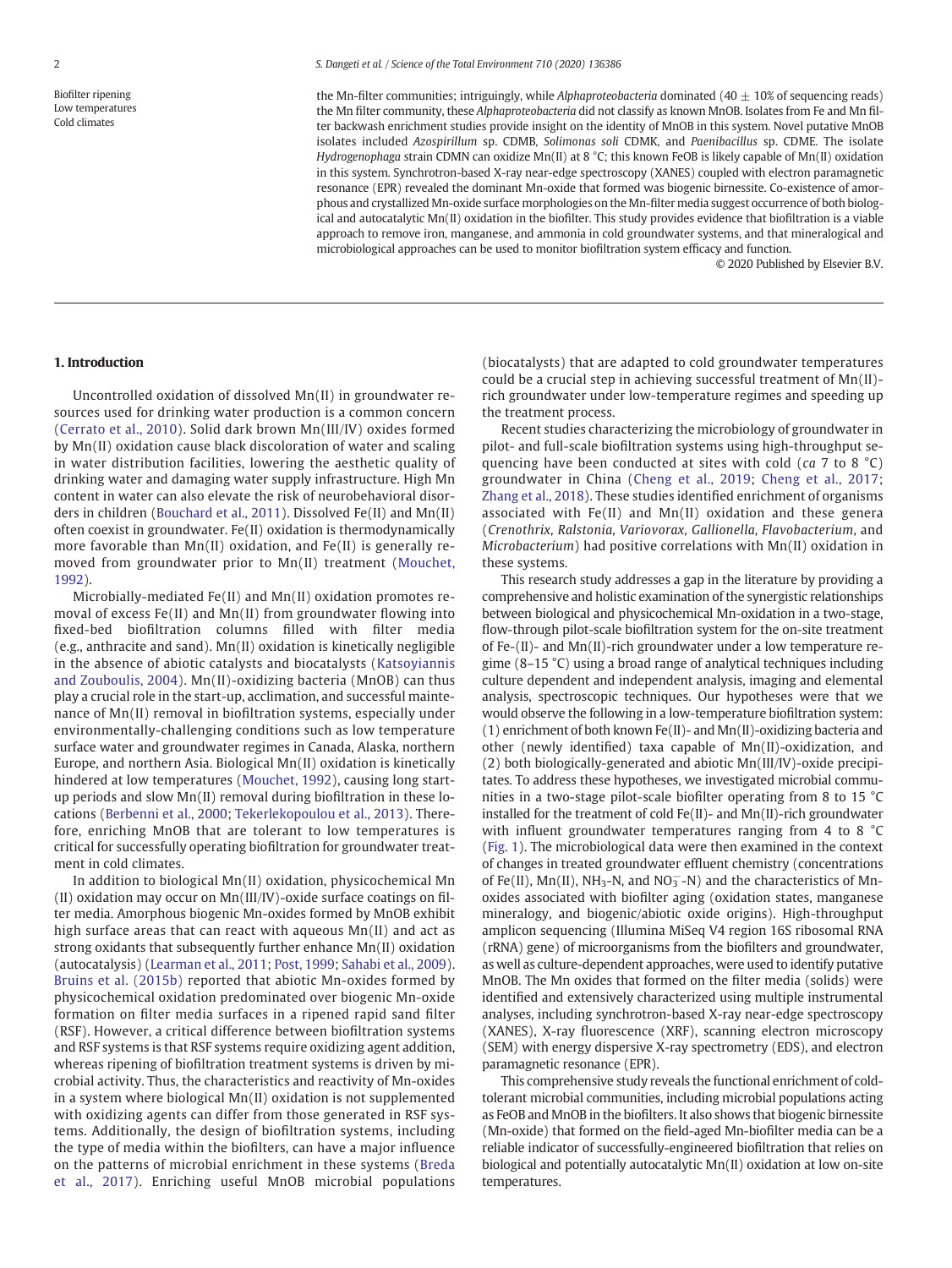<span id="page-2-0"></span>

Fig. 1. A schematic representation of the two-stage flow-through pilot-scale biofiltration unit with anthracite, sand, and gravel filter media. The sampling locations and sample types are indicated with arrows in the diagram. Sample abbreviations: GW: influent groundwater; BWS: initial backwash sludge used as an inoculum for the Fe filter; Fe-An: Fe-filter anthracite; Fe-Sa: Fe-filter sand; Fe-BW: Fe-filter backwash; Fe-Ef: Fe-filter effluent; Mn-An: Mn-filter anthracite; Mn-Sa: Mn-filter sand; and Mn-BW: Mn-filter backwash waste.

#### 2. Materials and methods

### 2.1. Groundwater

The source of the groundwater used in this study was the Floral Formation of the Dalmeny Aquifer. The water was collected from a well at a water treatment plant (WTP) in the Town of Langham (52°21′32.9″N 106°57′02.6″W), 35 km northwest of the City of Saskatoon in Saskatchewan (SK), Canada. Aqueous Fe(II) and Mn(II) are naturally abundant in this groundwater at concentrations of 2.81  $\pm$  0.02 and 0.88  $\pm$ 0.01 mg/L, respectively, which exceed the national and provincial aesthetic objective drinking water standards (DWS) for Fe (0.3 mg/L) and Mn (0.02 mg/L) [\(Health Canada, 2019](#page-13-0)). The temperature of the incoming groundwater at the Langham WTP is generally stable and varies between 4 and 8 °C, and the temperatures within the biofilter system range from 8 to 15 °C. The oxidation-reduction potential (ORP) of the untreated groundwater varies between −32 and −75 mV, and the pH is 7.90  $\pm$  0.02 ([Dangeti et al., 2017\)](#page-13-0).

# 2.2. Biofiltration performance

The biofiltration unit (Fig. 1), consisted of separate Fe and Mn filter columns (1.55 m high and 0.3 m in diameter). The fixed-bed filters were comprised of four filter-media layers: granular anthracite, fine sand, coarse sand, and gravel. To maintain aerobic conditions, an aerator was installed after the Fe filter to re‑oxygenate the water before it entered the Mn filter. The flow velocity for the system was 3.79 m/h, the empty bed contact time (EBCT) was approximately 30 min, and the EBCT-based first-order rate constant for Mn(II) removal after 159 d was 0.21 min<sup> $-1$ </sup> [\(Dangeti et al., 2017\)](#page-13-0). The fine and coarse sands and gravel used in the system were standard mesh sizes, and the diameter of the anthracite particles were 1.0–1.1 mm. In order to promote microbial colonization of Fe(II) and Mn(II) oxidizers in the system, we inoculated the Fe filter with backwashed solids from an earlier trial pilot-scale biofiltration system from the same field location.

The pilot-scale biofiltration unit was operated continuously at Langham WTP for 183 days ([Dangeti et al., 2017\)](#page-13-0). Briefly, Fe(II) concentrations in the Fe-filter effluent stream rapidly decreased below the DWS of Fe (0.3 mg/L) within five days of operation. The Fe(II) oxidation continued for the duration of the biofiltration experiment. The onset of Mn(II) removal began at around 30 days. A high Mn(II) removal percentage of 97% (bringing the Mn(II) concentrations to below the DWS of 0.02 mg/L) was maintained after 97 days, at which point the mean temperature of the Mn-filter effluent was  $12.0 + 0.6$  °C. The ORP of the Mn-filter effluent increased to over  $+300$  mV; this falls in the favorable range for biological Mn(II) oxidation [\(Mouchet, 1992](#page-13-0)).

Groundwater, Fe and Mn filter effluents (sampled on Day 106 of operation) were monitored for geochemical changes using inductively coupled plasma optical emission spectroscopy (ICP-OES) and inductively coupled plasma mass spectrometry (ICP-MS) analyses, performed at the Saskatchewan Research Council (SRC). Ammonia-N (NH3-N) and nitrate-N ( $NO<sub>3</sub>$ -N) in the water samples were measured at the SRC using a colorimetric method with an Aquakem 200 Discrete Analyzer (Thermo Scientific). The detection limits for Fe, Mn, ammonia (NH3- N), and nitrate (NO<sub>3</sub>-N) analyses using ICP-MS/OES or colorimetry were 0.0005 mg/L, 0.0005 mg/L, 0.01 mg/L, and 0.009 mg/L, respectively.

# 2.3. Sampling and sample nomenclature

A total of 19 samples, including water, backwash sludge and filter media samples, were aseptically collected from the biofiltration unit on Days 110 (for water and backwash sludge samples) and 183 (for inner filter solids) and were shipped in an ice box to the Environmental Engineering Laboratory at the University of Saskatchewan. The shipped samples were immediately processed (by filtration or centrifugation) at the lab. For DNA extractions, each water sample was filtered through a Nalgene® 0.2-μm polyethersulfone (PES) membrane filter. Aliquots of backwash sludge samples (50 mL) were centrifuged (4000g, 10 min) and the supernatant was discarded. Samples of the processed samples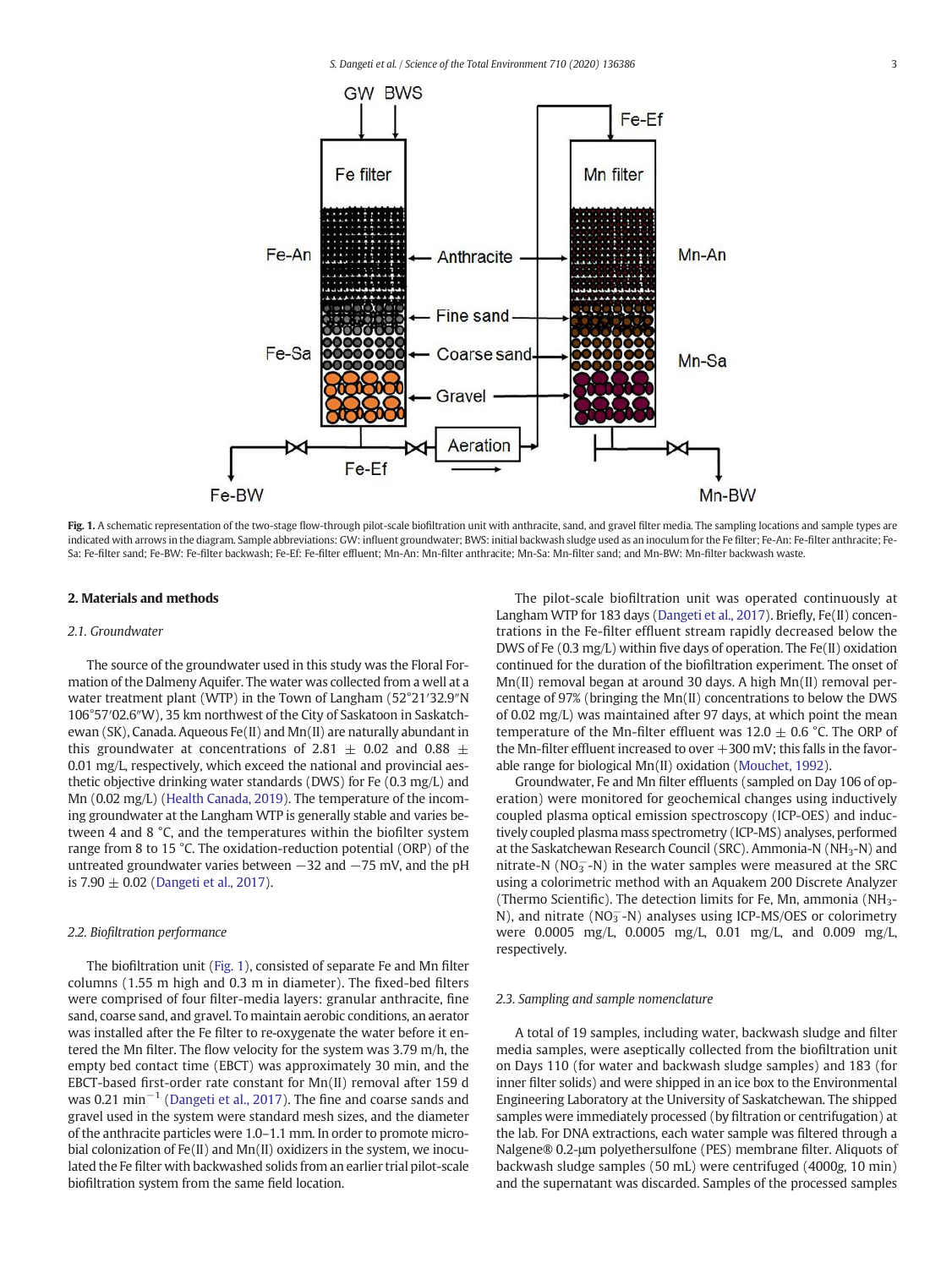and the filter media samples were frozen at either −20 or −85 °C until further sample preparation.

Sample nomenclature used throughout this manuscript corresponds to the sampling locations and sample types ([Fig. 1\)](#page-2-0). The influent groundwater and initial backwash sludge inoculant are denoted as GW and BWS, respectively. The BWS was sludge material from an earlier biofiltration system's Fe filter, and it was used as an inoculant for start-up of the Fe filter in the system reported in this manuscript. The anthracite and sand samples collected from the Fe and Mn filters are designated as Fe-An and Mn-An, and Fe-Sa and Mn-Sa, respectively. Fe-Ef refers to groundwater effluent samples collected from the bottom of the Fe filter (this effluent flowed into an aerator and then into the Mn filter). Backwash water samples from Fe and Mn filters are denoted as Fe-BW and Mn-BW, respectively. The 19 samples, including GW samples in triplicate and all other samples (BWS, Fe-Ef, Fe-An Mn-An, Fe-Sa, Mn-Sa, Fe-BW and Mn-BW) in duplicate, were analysed using high-throughput sequencing analyses. Mn-oxides in a subset of these samples were also characterized using chemical and mineralogical methods.

# 2.4. DNA extraction and high-throughput amplicon sequencing

Genomic DNA was extracted from the 19 samples using PowerWater® DNA Isolation Kits (MoBio Laboratories). For solid samples, 0.5 g of material was extracted; for each water sample, 19 L of water was filtered, and the filter was extracted. The DNA concentrations of the samples were measured using the Qubit® dsDNA High Sensitivity Assay kit (Thermo Scientific Canada); values ranged between 0.1 and 20.8 ng/μL. DNA purity (A260/A280:  $1.7 \pm 0.3$  for the 19 samples) was determined using a NanoDrop 1000 (Thermo Scientific Canada).

The extracted DNA samples were sequencing on an Illumina MiSeq sequencing platform (RTL Genomics, Lubbock, Texas) over the V4 region of the 16S rRNA bacterial and archaeal genes using the Earth Microbiome Project universal primers (515F 5′-GTGCCAGCMGCCGCG GTAA-3′ and 806R 5′-GGACTACHVGGGTWTCTAAT-3′) [\(Caporaso](#page-13-0) [et al., 2011\)](#page-13-0). The paired-end reads were processed using the mothur software package, version v.1.32 [\(Schloss et al., 2009\)](#page-13-0). The mothur Illumina MiSeq standard operating procedure (SOP) was used to align, filter, trim, remove chimeras, and classify and assign taxonomy to the reads. Briefly, read pairs were combined into contigs and screened to remove short reads with degenerate bases or reads with homopolymers of 8 bases or greater. The screened sequences were aligned using the SILVA rRNA database for bacterial and archaeal small-subunit rRNA reference alignments (v.119), and pre-clustered with the single-linkage algorithm. Chimeras were identified using UCHIME (the most abundant sequence reads were used as references) and removed ([Edgar et al.,](#page-13-0) [2011](#page-13-0); [Schloss et al., 2011](#page-13-0)). The sequences were then classified using the Bayesian algorithm of the Ribosomal Database Project (RDP) classifier with a minimum bootstrap confidence cut-off of 80% [\(Wang et al.,](#page-13-0) [2007\)](#page-13-0). The lowest number of sequence reads obtained from the 19 samples was 8209; thus, the sequence reads were subsampled to 8000 per sample prior to alpha and beta community analyses. The subsampled reads were clustered into operational taxonomic units (OTUs) at 0.03 distance level (97% sequence similarity) using the average neighbor algorithm in mothur.

Rarefaction curves, Good's coverage values, and the Shannon diversity index (H´) were calculated using the mothur community diversity calculators [\(Schloss and Handelsman, 2005\)](#page-13-0). The Shannon diversity index was used to calculate the Evenness (J′) based on Pielou's evenness index  $(J' = H'/\ln(S))$ ; S=OTUs) and effective number of species  $(e^{H'})$  $(e<sup>H</sup>)$  = exp(H')) [\(Blackwood et al., 2007](#page-12-0)). To examine beta diversity, OTU-based distance matrices were created using Yue & Clayton theta values ([Yue and Clayton, 2005](#page-14-0)) via the mothur "dist.shared" command. Principal coordinate analysis (PCoA) plots for the sequence reads were constructed to visualize sample clustering, and analysis of molecular variance (AMOVA) was used to determine significant differences between the microbial compositions of the samples. The corr.axes command (using the Spearman method) was used to calculate correlation vectors to identify how OTUs shifted the position of samples along the axes in the PCoA diagram.

# 2.5. MnOB isolation

MnOB were isolated from  $10^{-2}$  and  $10^{-3}$  dilutions (in phosphate buffered saline) of the GW, Fe-Ef, Fe-BW, and Mn-BW samples on J agar medium ([Nealson, 2006](#page-13-0); [Tebo et al., 2007](#page-13-0)). Replicate cultures were incubated in the dark at 8 and 17 °C. Pure cultures were isolated by iterative plate streaking (at least five times) at room temperature. Plates were incubated for 4–8 weeks in each iteration, then transferred to flasks containing J medium and incubated at 22 °C [\(Tebo et al., 2007\)](#page-13-0). Mn(II)-oxidation activity was confirmed in these isolates by adding 0.04% leucoberbelin blue I (LBB I) to the brown precipitates that formed in the flasks ([Cerrato et al., 2010](#page-13-0)). Genomic DNA from the cultured putative MnOB isolates was extracted using the PowerWater® DNA Isolation Kit as per manufacturer's instructions (MoBio Laboratories). The extracted DNA was used as a template for partial 16S rRNA gene amplification by polymerase chain reaction (PCR) on a Veriti™ Thermal Cycler (Applied Biosystems) using the universal primers 27F (5′-AGAGTT TGATCMTGGCTCAG-3′) and 1492R (5′-GGWTACCTTGTTACGACTT-3′) (obtained from Sigma-Aldrich). Each 50 μL of PCR reaction mixture contained 1 μL of template DNA (or PCR water for the negative control), 27.5 μL of Econotag Plus  $2\times$  mix (Lucigen), primers (10 μM), and PCRgrade water. The amplification protocol was as follows: an initial denaturation of 94 °C for 2 min; 30 amplification cycles (30 s at 94 °C, 30 s at 54 °C, 90 s at 72 °C); and a final extension of 72 °C for 10 min. PCR amplifications for each isolate were conducted in triplicate. The presence and the size of amplified 16S rRNA gene amplicons in the PCR products were confirmed using gel electrophoresis (Lonza- FlashGel™ DNA system, 1.2% agarose, 13 well), replicates were pooled, and the samples were sequenced with 27F and 1492R sequencing primers at the Genome Quebec Innovation Centre, McGill University. The forward and reverse 16S rRNA gene sequences were assembled into contigs and were manually curated using Sequencher software (Gene Codes Corporation). The curated 16S rRNA gene contig sequences were compared using the Basic Local Alignment Search Tool (BLAST) and Genbank 16S rRNA gene sequences (Bacteria and Archaea) database on the National Centre for Biotechnology Information (NCBI) website ([https://www.](https://www.ncbi.nlm.nih.gov/genbank/) [ncbi.nlm.nih.gov/genbank/\)](https://www.ncbi.nlm.nih.gov/genbank/). RDP version 11.4 was used to determine the species similarity and to assign the taxonomic affiliation ([Cole](#page-13-0) [et al., 2014](#page-13-0)) [\(https://rdp.cme.msu.edu/seqmatch/seqmatch\\_intro.jsp\)](https://rdp.cme.msu.edu/seqmatch/seqmatch_intro.jsp).

# 2.6. XANES analyses

We performed XANES analysis of our samples to obtain chemical information on the manganese phases. We anticipated that the manganese phases in these samples would include amorphous phases, which cannot be identified using powder X-ray diffraction (PXRD) analysis; XANES can provide chemical information on both amorphous and crystalline phases. XANES analyses were performed on the IDEAS beamline (08B2-1) at the Canadian Light Source (CLS) synchrotron in Saskatoon, SK. The beamline was equipped with a Ge(220) crystal monochromator and XANES spectra were collected in fluorescence mode employing a single element Ketek AXAS-M (M5T1T0-H80-ML5BEV) silicon drift detector. Scans were collected over the Mn K-edge (6539 eV) region from −50 eV to −20 eV (step size 1 eV, 3 s dwell time), and −20 eV to +100 eV (step size 0.3 eV, dwell time 3 s). Two to eight scans were collected for each sample to improve the signal-to-noise ratio. A Mn (0) metal mesh was used to calibrate the monochromator, based on the first derivative of the K-edge for Mn(0). Commercial chemical standards were used to obtain edge positions for several Mn-oxidation states: Mn(II)SO<sub>4</sub> (Sigma-Aldrich, 99% pure), Mn(III) oxide (Sigma-Aldrich, 99% pure), Mn(IV) oxide (Sigma-Aldrich, 99% pure), and KMn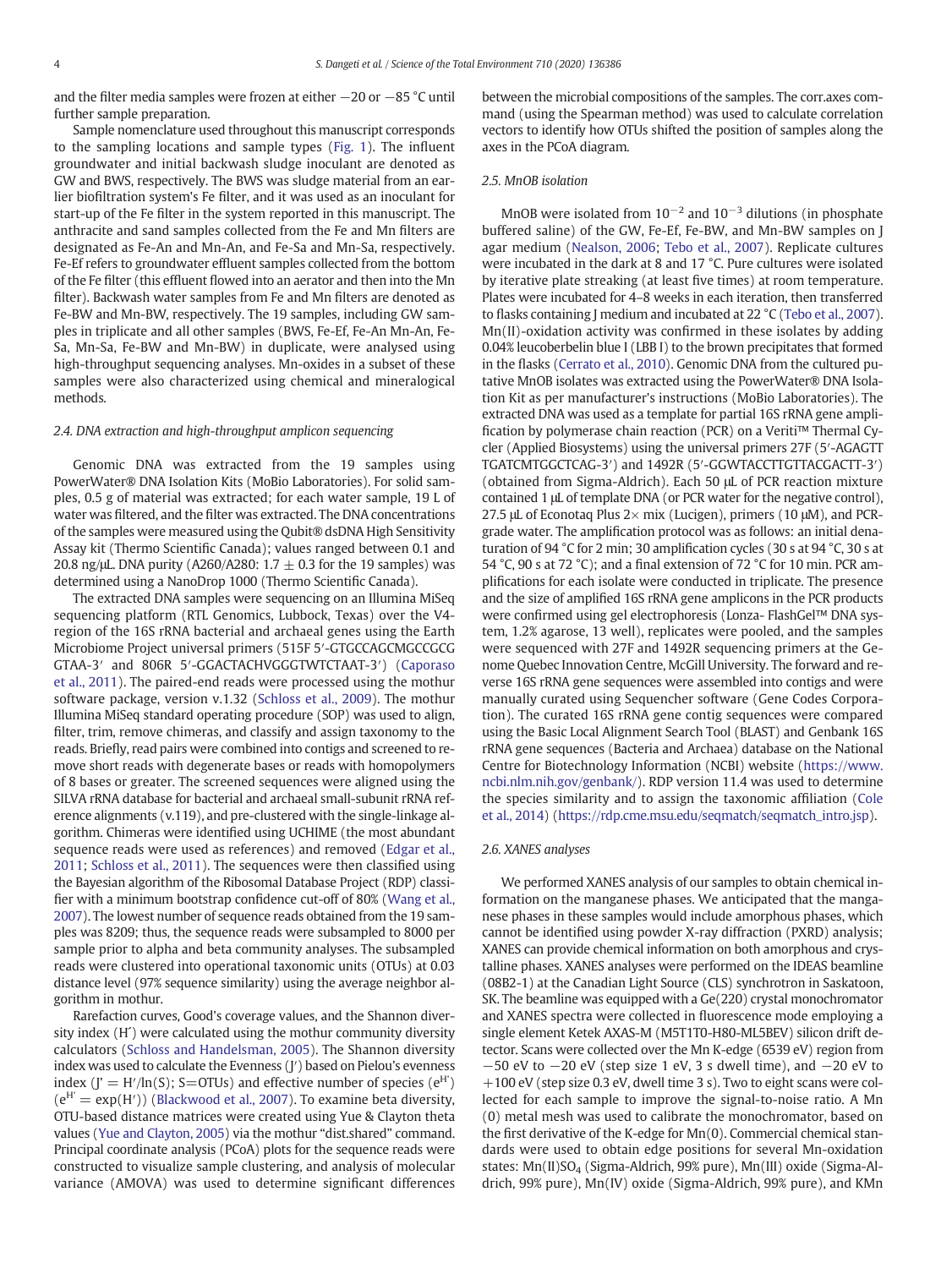(VII)O4 (Sigma-Aldrich, 99% pure). The filter samples (Fe-BW, Fe-An, Fe-Sa, Mn-BW, Mn-An, and Mn-Sa) were air-dried in a desiccator, ground with a mortar and pestle, and diluted with boron nitride. The samples were loaded into sample holders and sealed in the holders with Kapton tape. Manganite, birnessite, pyrolusite, and bixbyite were used as mineral standards; J. Dynes (CLS) supplied the birnessite sample and the remainder of the samples were acquired from the University of Saskatchewan Geological Sciences mineral collection.

The Athena program [\(https://bruceravel.github.io/demeter/](https://bruceravel.github.io/demeter/)) [\(Ravel](#page-13-0) [and Newville, 2005\)](#page-13-0) was employed for XANES data analysis. The Mn Kedge absorption edge position for each sample (Fe-BW, Fe-An, Fe-Sa, Mn-BW, Mn-An, and Mn-Sa) was obtained based on the position of the first derivative of the K-edge. A linear regression model was applied to these values to determine the oxidation states (valences) of the Mn absorption edges (eV) in the XANES spectra of the standards and filter samples [\(Nam et al., 2007](#page-13-0)). Principal component analysis (PCA) and linear combination fitting (LCF) were conducted using Athena to determine the proportions of each Mn phase in the Mn-filter samples (Mn-An, Mn-Sa, and Mn-BW). The R-factor and reduced chi-squared  $(\chi^2)$ values were used to verify the goodness of fit and to check for reliability and consistency of replicate scans.

# 2.7. XRF and SEM-EDS

The anthracite filter media samples (Fe-An and Mn-An) collected from the Fe and Mn filters on Day 183 (the end of the biofiltration experiment) were sent to the Saskatchewan Research Council (SRC) in Saskatoon for XRF and SEM-EDS analyses. Briefly, the elemental composition of the anthracite surface coatings was determined by Wavelength Dispersive (WD) XRF (S8-Tiger Bruker) with XS-55, PET, and Li200 analyzer crystals. Samples were prepared using the loose powder method and loaded onto Teflon containers with Mylar windows. Geochemical standards GSP2 and DC73301 were used to calibrate the instrument.

SEM-EDS was employed to characterize the morphology and elemental composition of the anthracite samples. The carbon-coated anthracite was analysed using a QEMSCAN 650F equipped with two energy dispersive X-ray detectors (Bruker 5030). EDS measurements were taken at locations where crystal morphologies were consistent with the presence of Mn-oxides. The samples were observed in secondary electron mode at an acceleration potential of 10 to 15 keV and a working distance of 10 mm.

# 2.8. EPR analyses

To identify the origins (biogenic or abiotic) of Mn-oxides from airdried, ground Mn-filter samples (Mn-BW, Mn-An, and Mn-Sa), EPR analysis was performed at 295 K, using an X-band Bruker EMX EPR spectrometer (9.8 GHz) in the Saskatchewan Structural Sciences Centre (SSSC) at the University of Saskatchewan. Chemically-synthesized birnessite mineral (provided by J. Dynes, CLS) was used as the reference standard [\(Hardie et al., 2007](#page-13-0)). The EPR spectral data was processed using the Xenon software package (version 1.1b60, Bruker Organization). The line width (ΔH in gauss; distance between the highest and lowest points of the first-order signal wave) in the EPR spectra was used to clarify the results as either biogenic or abiotic Mn-oxides. [Kim](#page-13-0) [et al. \(2011\)](#page-13-0) report that biogenic, biomineral, and abiotic origins of Mn-oxides exhibit  $\Delta H$  values of <600, 600 to 1200, and >1200, respectively.

# 2.9. Accession numbers

The raw sequence reads of the 19 high-throughput sequencing sample datasets were deposited into the European Nucleotide Archive (ENA) database of the European Molecular Biology Laboratory ([http://](http://www.ebi.ac.uk/ena) [www.ebi.ac.uk/ena](http://www.ebi.ac.uk/ena)) under project number PRJEB15260 (accession numbers ERS1310608 to ERS1310626; [http://www.ebi.ac.uk/ena/data/](http://www.ebi.ac.uk/ena/data/view/PRJEB15260) [view/PRJEB15260](http://www.ebi.ac.uk/ena/data/view/PRJEB15260)). The curated isolate 16S rRNA gene sequences were also deposited with the ENA (accession numbers LT628526 to LT628536).

# 3. Results

# 3.1. Microbial diversity indices

Nineteen samples including samples from the influent groundwater and biofiltration unit were analysed using high-throughput amplicon sequencing of the 16S rRNA gene (refer to [Fig. 1](#page-2-0) and the Materials and Methods section for sample nomenclature). The samples analysed also included biological replicates for each sample. With an average length of 275 bp, a total of 288,116 reads passed all quality filtering in mothur [\(Table 1](#page-5-0)). The number of sequence reads per sample ranged from 8209 to 28,265. Rarefaction curves for the subsampled quality filtered read data are presented in Fig. S1.

Alpha community analyses of the high-throughput sequencing data [\(Table 1](#page-5-0)) showed groundwater community samples had greater richness and diversity than the biofilter community samples. Good's coverage estimator for all samples ranged from 0.95 to 0.99 (mean 0.98, SD 0.01). The richness (operational taxonomic units, OTUs) of the groundwater (GW) ranged from 467 to 966 (mean 726, SD 250), which was generally higher than the filter samples (Fe-An, Fe-Sa, Fe-BW, Mn-An, Mn-Sa, and Mn-BW) which had richness values of 182 to 486 (mean 329, SD 85). The microbial communities in the continuously flowing effluent stream from the Fe filter (Fe-Ef) had higher richness values (640 and 714,  $n = 2$ ) than the filter samples. The biofilter microbial communities exhibited lower diversity indices (i.e., richness, Shannon index, effective diversity number, and evenness) than the GW communities [\(Table 1\)](#page-5-0). The mean effective diversity number  $(e^{H'})$  for the GW communities was 191  $\pm$  30, whereas the Fe- and Mn- filter inner solid sample communities exhibited lower mean e<sup>H'</sup> values of 30  $\pm$  4 (Fe-An 1, Fe-An 2, Fe-Sa 1, and Fe-Sa 2) and  $50 \pm 10$  (Mn-An 1, Mn-An 2, Mn-Sa 1, and Mn-Sa 2), respectively. The evenness (J') of the GW communities was  $0.8 \pm 0.03$ , which was closer to 1.0 than the Fe- and Mn- filter inner solid samples ( $0.58 \pm 0.03$  and  $0.69 \pm 0.03$ , respectively).

# 3.2. PCoA, AMOVA, and taxonomic analyses

Principal coordinate analysis (PCoA) [\(Figs. 2](#page-5-0), S2) was used to compare the influent groundwater and biofilter communities based on Yue & Clayton's measure of community dissimilarity. The GW, Fefilter, and Mn-filter communities clustered in distinct regions of the PCoA plot. The GW community plotted closer to the Fe-Ef community (orange squares in [Figs. 2](#page-5-0) and S2) than to the biofilter communities (remainder of the symbols in shaded areas of [Fig. 2](#page-5-0)). Correlation vectors for selected abundant taxa of interest ([Fig. 2](#page-5-0), dashed arrows) illustrate that Fe(II)-oxidizing bacteria reads (Gallionella and Sideroxydans) are correlated with the position of the Fe biofilter communities in the PCoA diagram, but not the Mn biofilter communities. Numerous taxa associated with nitrogen cycling were strongly correlated with the Mn biofilter communities, including Bacteria that are nitrate reducers (Opitutus), nitrite oxidizers (Nitrospira), nitrogen fixers (Rhizobiales), and aerobic ammonia oxidizers (Nitrosomonas) ([Chin et al., 2001;](#page-13-0) [Kuypers et al.,](#page-13-0) [2018\)](#page-13-0). High read proportions of Hydrogenophaga, a putative MnOB [\(Marcus et al., 2017](#page-13-0); [Sjöberg et al., 2018\)](#page-13-0), and reads classifying to order Holophagae (which includes the genus Geothrix, an Fe(II)-reducing bacterium) were also correlated with the position of the Mn biofilter samples in the PCoA diagram.

Statistical analyses of community relationships using AMOVA indicated that the GW community was statistically different from the Fefilter communities, including the inner filter and effluent samples (Fe-An, Fe-Sa, Fe-BW, BWS, and Fe-Ef) ( $p < 0.0001$ ; Table S1). The Mnfilter communities (Mn-An, Mn-Sa, and Mn-BW) were also significantly different from the GW community ( $p = 0.009$ ), the inner Fe-filter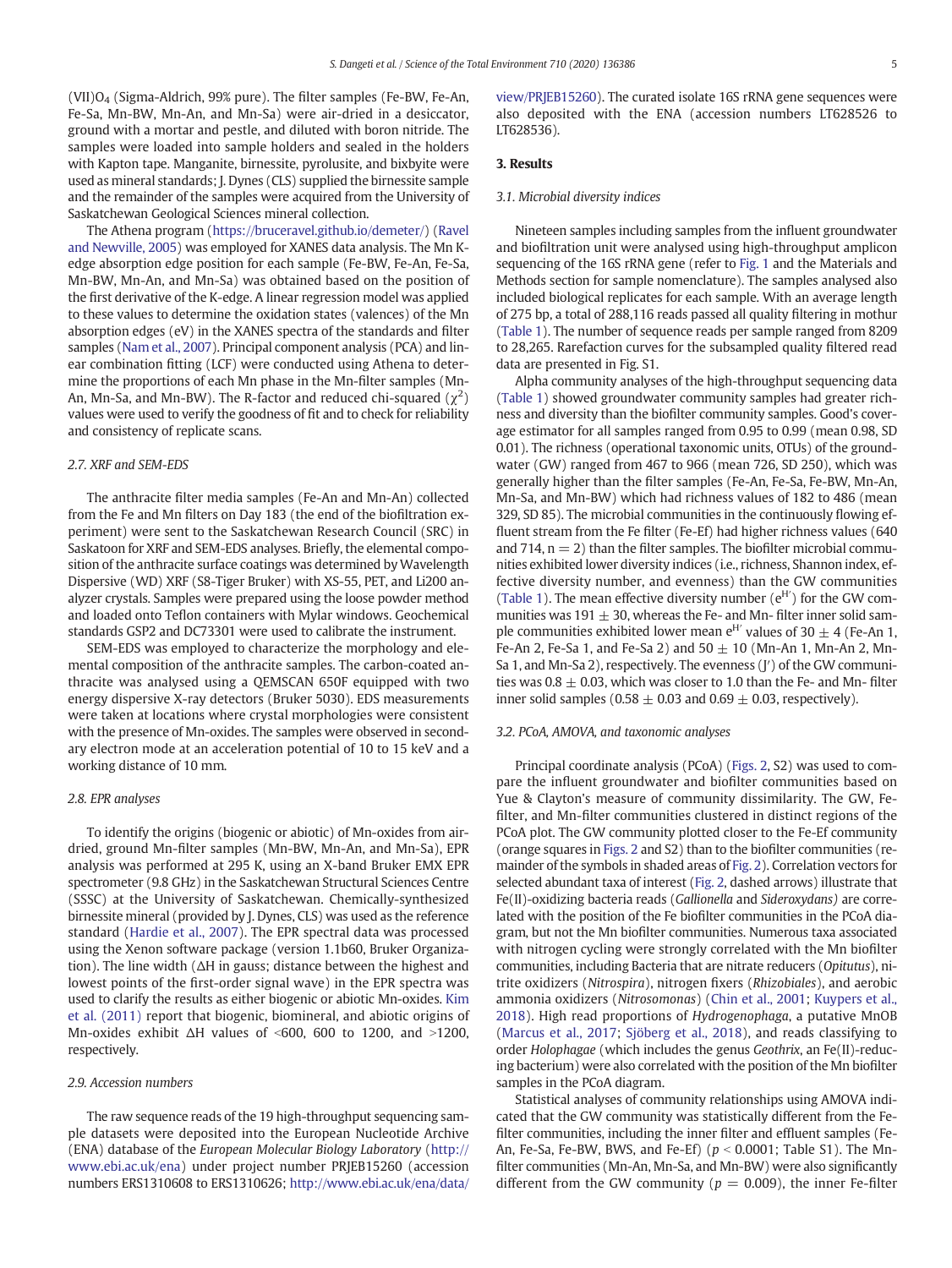# <span id="page-5-0"></span>Table 1

Community coverage, richness, diversity, and evenness measured for high-throughput sequencing data from groundwater, initial backwash sludge, Fe-filter, and Mn-filter communities.

| Filter                               | Sample             | Number of sequences | Good's coverage <sup>a,b</sup> | Richness <sup>a,b</sup> | Diversity<br>estimate <sup>a,b</sup> |           | Evenness <sup>a,b</sup> | Accession number             |  |
|--------------------------------------|--------------------|---------------------|--------------------------------|-------------------------|--------------------------------------|-----------|-------------------------|------------------------------|--|
|                                      |                    |                     |                                | $OTUs^{\#}(S)$          | H'                                   | $e^{H/c}$ | I/C                     | (Project number: PRJEB15260) |  |
| Groundwater                          | GW1                | 11375               | 0.99                           | 467                     | 5.1                                  | 157       | 0.82                    | ERS1310618                   |  |
|                                      | GW <sub>2</sub>    | 19068               | 0.97                           | 745                     | 5.4                                  | 215       | 0.81                    | ERS1310619                   |  |
|                                      | GW <sub>3</sub>    | 12567               | 0.95                           | 966                     | 5.3                                  | 200       | 0.77                    | ERS1310620                   |  |
| Initial backwash sludge <sup>®</sup> | <b>BWS1</b>        | 8209                | 0.98                           | 360                     | 2.6                                  | 13        | 0.43                    | ERS1310614                   |  |
|                                      | BWS <sub>2</sub>   | 25643               | 0.98                           | 403                     | 2.8                                  | 17        | 0.47                    | ERS1310615                   |  |
| Fe filter                            | Fe-BW 1            | 9161                | 0.98                           | 301                     | 1.9                                  | 6         | 0.33                    | ERS1310610                   |  |
|                                      | Fe-BW 2            | 10492               | 0.99                           | 283                     | 2.2                                  | 9         | 0.38                    | ERS1310611                   |  |
|                                      | Fe-An 1            | 8669                | 0.98                           | 354                     | 3.2                                  | 25        | 0.55                    | ERS1310608                   |  |
|                                      | Fe-An 2            | 21085               | 0.98                           | 392                     | 3.4                                  | 29        | 0.57                    | ERS1310609                   |  |
|                                      | Fe-Sa 1            | 20527               | 0.99                           | 328                     | 3.5                                  | 34        | 0.61                    | ERS1310616                   |  |
|                                      | Fe-Sa 2            | 9507                | 0.98                           | 350                     | 3.5                                  | 32        | 0.59                    | ERS1310617                   |  |
|                                      | Fe-Ef 1            | 11229               | 0.96                           | 640                     | 3.3                                  | 27        | 0.51                    | ERS1310612                   |  |
|                                      | Fe-Ef <sub>2</sub> | 9540                | 0.96                           | 714                     | 3.7                                  | 40        | 0.56                    | ERS1310613                   |  |
| Mn filter                            | $Mn-BW1$           | 9389                | 0.97                           | 445                     | 4.2                                  | 65        | 0.68                    | ERS1310623                   |  |
|                                      | $Mn-BW2$           | 22228               | 0.97                           | 486                     | 4.3                                  | 71        | 0.69                    | ERS1310624                   |  |
|                                      | Mn-An 1            | 28265               | 0.99                           | 223                     | 3.6                                  | 38        | 0.67                    | ERS1310621                   |  |
|                                      | Mn-An 2            | 22662               | 0.99                           | 182                     | 3.4                                  | 31        | 0.66                    | ERS1310622                   |  |
|                                      | Mn-Sa 1            | 14824               | 0.99                           | 307                     | 4                                    | 57        | 0.71                    | ERS1310625                   |  |
|                                      | Mn-Sa 2            | 13676               | 0.99                           | 295                     | 4.1                                  | 60        | 0.72                    | ERS1310626                   |  |

Abbreviations: OTU, operational taxonomic unit; H', Shannon diversity index; e<sup>H'</sup>, effective number of species; J', Pielou's evenness.

The GW, Fe-BW, Fe-Ef, and Mn-BW samples were collected after 110 days of operation; Fe-An, Fe-Sa, Mn-An, and Mn-Sa samples were collected after 183 days of operation; BWS samples were collected from trial experiment at the Langham water treatment plant.

 $*$  BWS was used as inoculum to Fe filter at start of experiment.<br> $*$  OTUs calculated at 07% sequence similarity.

OTUs calculated at 97% sequence similarity.

<sup>a</sup> All samples are subsampled to 8000 sequences.

**b** Sequences are clustered using the average-neighbor method.

<sup>c</sup> Diversity estimates and evenness were calculated based on Shannon index.

communities ( $p < 0.0001$ ), and the Fe-filter effluent community ( $p =$ 0.008) (Table S1) composition.

For the 19 samples, 99.9% of the total subsampled sequence reads could be taxonomically assigned using the RDP database at a minimum bootstrap confidence cut-off of 80%. At the genus level, 487 taxa (473 Bacteria and 14 Archaea) were identified from the sequence reads.

The GW and biofilter communities (both the Fe and Mn biofilters) were dominated by Bacteria (92  $\pm$  2 and 99  $\pm$  2%, respectively). Archaea in the GW communities represented  $8 \pm 2\%$  of the total sequence reads.

At the phylum level, Proteobacteria dominated all samples, representing (40  $\pm$  4, 79  $\pm$  7, and 67  $\pm$  9% of the sequence reads in



Fig. 2. The principal coordinate analysis (PCoA) plots for sequence reads from the GW, Fe- and Mn-filter-associated samples based on operational taxonomic unit (OTU) distance matrices created using Yue & Clayton theta values. The OTU clusters were defined using a 97% similarity threshold. Shaded circles indicate groupings of sample types (refer to Fig. S2 for version including individual sample labels). Dashed arrows represent correlation vectors for selected taxa of interest.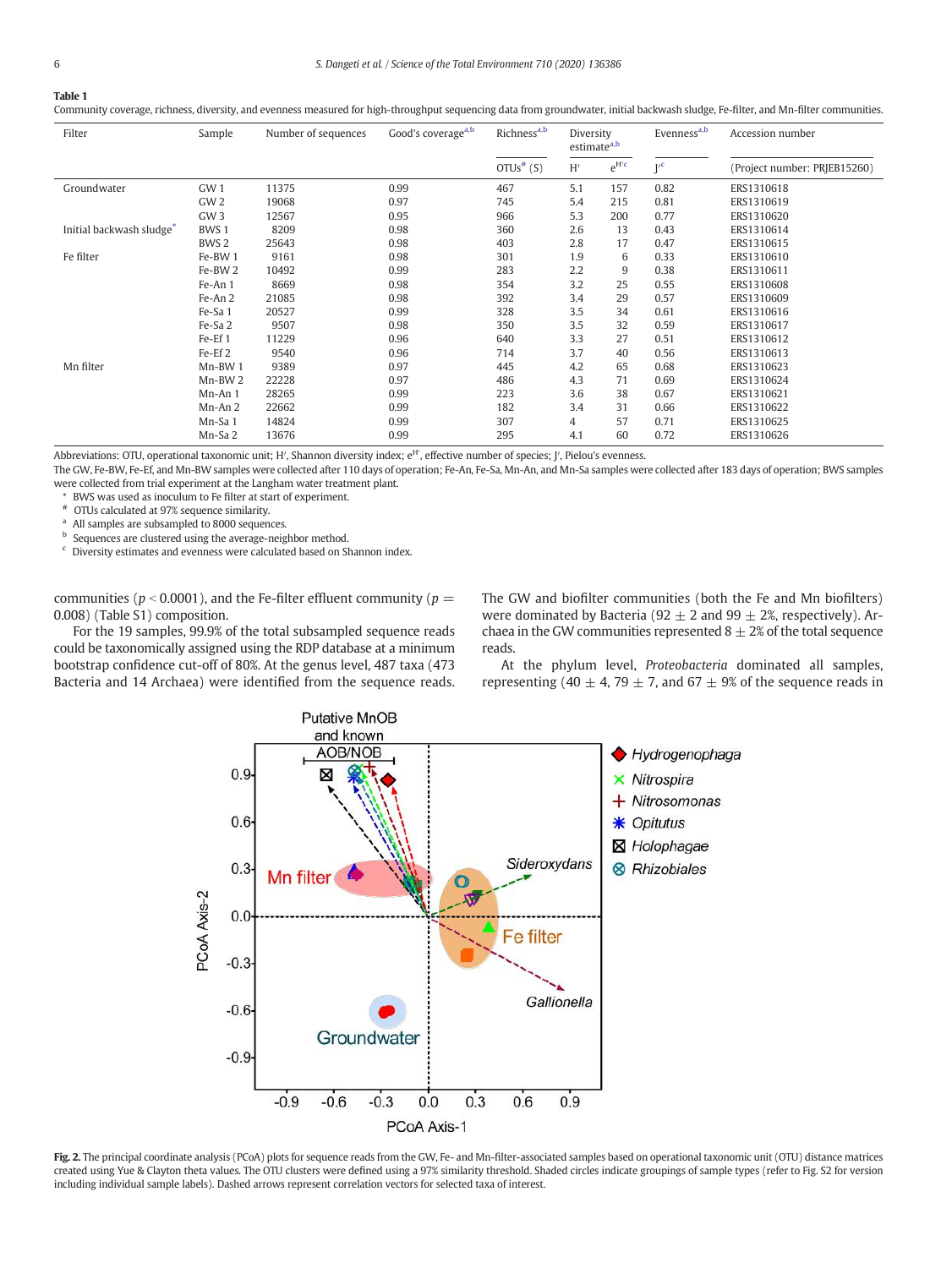<span id="page-6-0"></span>the GW, Fe-filter, and Mn-filter communities, respectively (Fig. 3A). Bacteria belonging to the Nitrospirae and Verrucomicrobia phyla were enriched in the Mn filter-associated communities ( $12 \pm 7$  and  $5 \pm 1\%$ , respectively) in comparison with the groundwater communities. The proportions of the Proteobacteria classes (Fig. 3B) varies across the GW, Fe-filter and Mn-filter communities considerably. The GW community mainly consisted of Betaproteobacteria (39  $\pm$  6%), Gammaproteobacteria (31  $\pm$  8%), and Deltaproteobacteria (17  $\pm$  4%). In contrast, Betaproteobacteria dominated the Proteobacteria in the Fefilter communities (BWS, Fe-An, Fe-Sa;  $87 \pm 4\%$ ). The abundance of Alphaproteobacteria in the Mn filter samples (Mn-An, Mn-Sa, and Mn-BW) was higher than in the GW and Fe-filters (40  $\pm$  10%).

# 3.3. Chemical data and genus-level patterns in sequencing read abundance

Concentrations of Fe, Mn, and  $NH<sub>3</sub>-N$  in the groundwater and in the effluent from the two filters at Day 110 of the experiment are plotted in [Fig. 4](#page-7-0) against the abundance of common genera in the biofiltration system. The concentrations of Fe, Mn, and  $NH<sub>3</sub>-N$  in the influent groundwater were 2.8, 0.9, and 0.53 mg/L, respectively. The Fe concentration was 0.018 mg/L (below the drinking water standard; DWS) in the Fe filter effluent, while Mn and  $NH<sub>3</sub>-N$  concentrations were unchanged. In the Mn filter effluent, the concentration of Mn was 0.0036 mg/L (also below the DWS), the NH<sub>3</sub>-N concentration was 0.13 mg/L, and the  $NO_3^-$ -N concentration increased to 0.49 mg/L (from  $\leq$ 0.009 mg/L in GW). The XRF analyses of the Fe and Mn filters confirmed Fe and Mn precipitates were present on the filter media (Table S2). In the Fe-An sample, the XRF analyses showed a larger quantity of Fe precipitates  $(4.3\%, w/w)$  than Mn precipitates  $(0.03\%, w/w)$ , whereas Mn precipitates (2.9%, w/w) exceeded Fe precipitates (0.03%, w/w) in the Mn-An samples.

A heat map [\(Fig. 4](#page-7-0)) of the top 70 genera from the four microbial habitats in the biofiltration system (GW, BWS, Fe filter, and Mn filter) was constructed based on the percentage of sequence reads in each sample, including unclassified genera. To determine these top 70 genera, we took the top 30 genera from each filter component and inoculum source (Fe filter, Mn filter, groundwater, backwash sludge inoculum; 120 genera total), sorted by abundance for each component/source, merged



Fig. 3. The community compositions in the GW and Fe and Mn filters at (A) the phylum level and (B) Proteobacterial class level. Results show percent of total sequence reads for each sample type.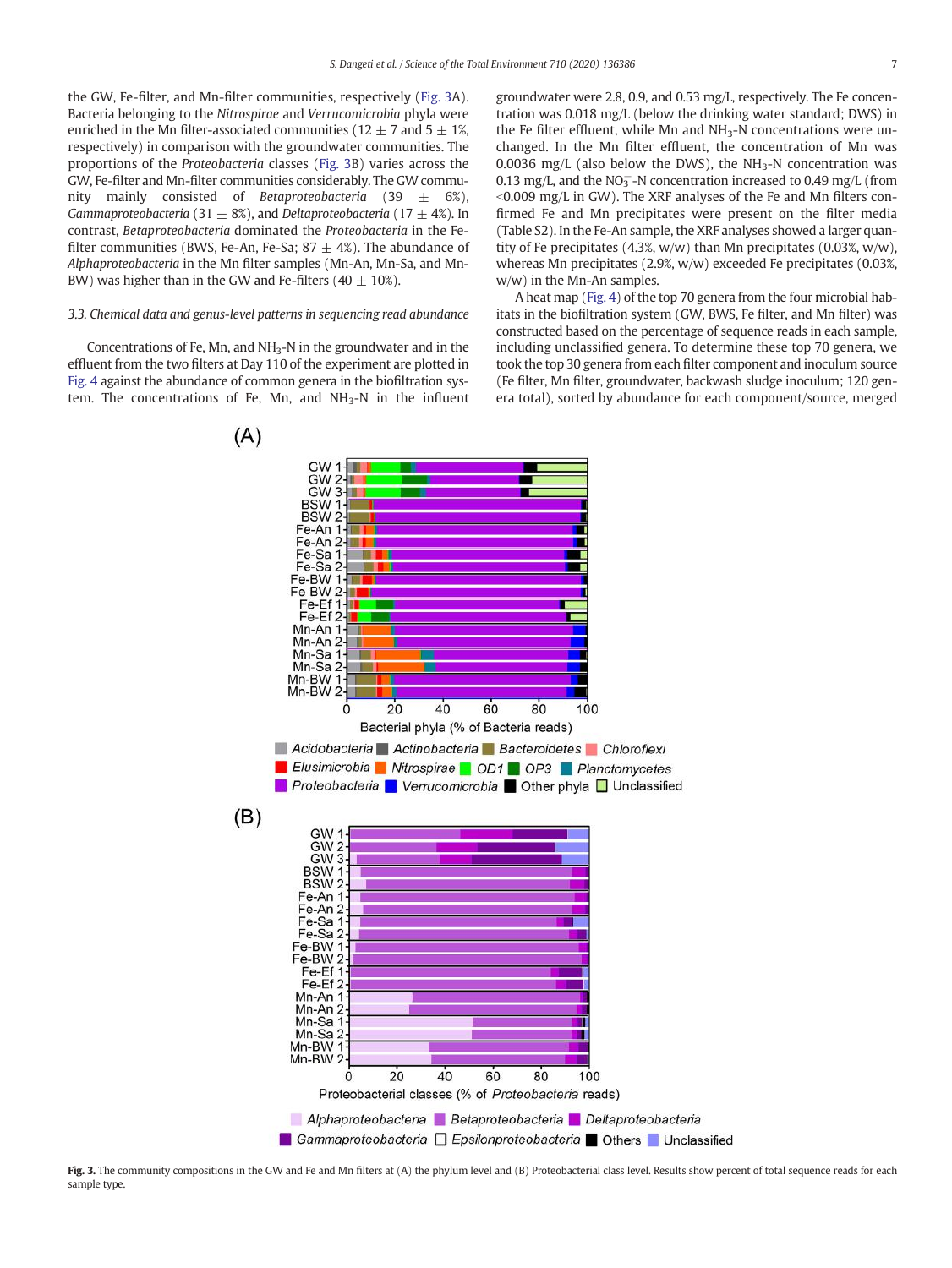<span id="page-7-0"></span>

Fig. 4. A heat map for the 70 most abundant bacterial genera (including unclassified genera) in the sequence reads from the 19 high-throughput amplicon sequencing analysis samples (GW and Fe- and Mn-filter samples). In the heat map, red, green, and purple boxes indicate relatives of known FeOB, MnOB, and AOB or NOB, respectively (unc.: unclassified genus). Note that the heat map is on a log scale. Water chemistry data graphs show ICP-MS results for groundwater and effluent water samples from each filter. (For interpretation of the references to color in this figure legend, the reader is referred to the web version of this article.)

duplicate genera across the components/sources, and took the top 70 most abundant genera from the resulting list. The samples are place in the heat map according to their phylogeny (y-axis) and position in the biofiltration system (x-axis; i.e., from influent GW to effluent stream along the direction of flow through the biofiltration unit). The heat map illustrates differences in the read proportions of the representative genera from the influent groundwater to the Fe and Mn filters (e.g., change from darker blue pixels representing abundant genera, to yellow pixels representing lower abundance). Shared genera that were present in high abundance in both the Fe and Mn filter samples (e.g., patches of grey to blue pixels extending from the centre to the right side of the figure) included genera that are likely core microbiome members (e.g., nitrogen cyclers), and genera that include microbes capable of Fe and/or Mn oxidation (the dominant biogeochemical processes in the filters).

# 3.4. FeOB, MnOB, AOB, and NOB

The top genera by sequence read abundance in the biofiltration system (Fig. 4) included known relatives of FeOB, MnOB, ammoniaoxidizing bacteria (AOB), and nitrite-oxidizing bacteria (NOB). A high proportion of reads in the Fe-filter communities classified as relatives of the known FeOB Gallionella [\(Hallbeck et al., 1993](#page-13-0)) and Sideroxydans [\(Liu et al., 2012](#page-13-0)) (20  $\pm$  20% and 30  $\pm$  20%, respectively). Other wellknown FeOB relatives in the Betaproteobacteria (Ferriphaselus, and Hydrogenophaga) were also in the top genera identified in the Fe filter. Interestingly, the known FeOB genera Gallionella, Sideroxydans, Hydrogenophaga [\(Chan, 2015\)](#page-13-0), and Ferriphaselus [\(Kato et al., 2014\)](#page-13-0), appeared in the top genera in both the Fe- and Mn-filter communities.

Relatives of genera that include organisms capable of Mn(II) oxidation including Planctomyces [\(Schmidt et al., 1981\)](#page-13-0) and Hydrogenophaga [\(Marcus et al., 2017;](#page-13-0) [Sjöberg et al., 2018\)](#page-13-0) are present in the core taxa for the Fe and Mn filters. Relatives of other known MnOB belonging to the genera Pseudomonas, Hyphomicrobium, Albidiferax, Athrobacter, Acinetobacter, Zoogloea, Ralstonia, and Pedomicrobium ([Akob et al.,](#page-12-0) [2014;](#page-12-0) [Beukes and Schmidt, 2012;](#page-12-0) [Tebo et al., 2005](#page-13-0)) were also detected in both the Fe- and Mn-filter communities; however, their read abundances were low in both filters  $\left($  <1% of sequence reads each), and were thus not included in the heat map. Relatives of known AOB in genus Nitrosomonas [\(Arp et al., 2002\)](#page-12-0) were identified in both biofilters, with higher proportions in the Mn filter (20  $\pm$  10%) than in the Fe filter  $(6 \pm 3)$ . Similarly, relatives of the known NOB Nitrospira [\(Lücker et al.,](#page-13-0)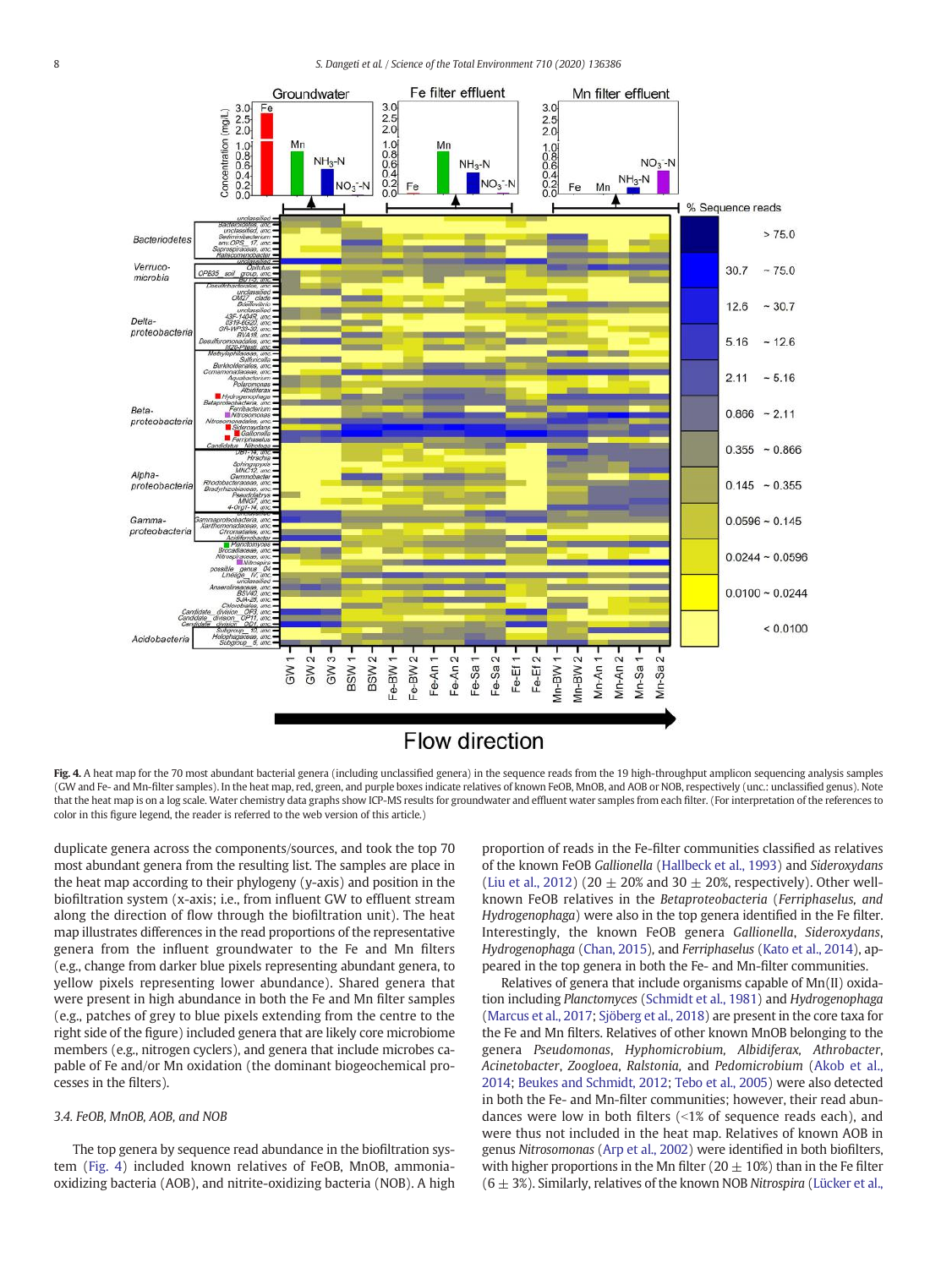[2010\)](#page-13-0) were present in higher proportions in the Mn filter (15  $\pm$  4%) than in the Fe filter  $(2.8 \pm 0.4\%)$ .

Many unclassified genera were also enriched in the microbial communities of the Fe and Mn filters in comparison with the GW samples [\(Fig. 4\)](#page-7-0). From the survey of the 70 genera within the heat map, only 24 genera had been reported in the literature at the time of this study. The remaining 46 genera were unclassified. These unclassified genera comprised 66  $\pm$  3%, 21–23% (n = 2), 25  $\pm$  8%, and 31  $\pm$  9% of the sequence reads in the GW, BWS, Fe filter, and Mn filter, respectively. Given the increased abundance of Alphaproteobacteria reads in the Mn filter ([Fig. 3\)](#page-6-0) it is interesting that the Alphaproteobacteria identified in the Mn filter were mostly unclassified at the genus level ([Fig. 4](#page-7-0)) and did not include genera previously known to be capable of Mn(II) oxidation.

# 3.5. Putative new MnOB isolates

A total of 11 isolates were cultured from the Fe and Mn filter samples (Table 2), and 10 of the isolates tested positive in the LBB I assay for Mn (III/IV) oxide formation. Of these, Azospirillum sp. CDMB, Solimonas soli CDMK, Paenibacillus sp. CDME, and Paenibacillus sp. CDMG have not been previously reported to be capable of Mn(II) oxidation and are thus putative MnOB identified in this study. A phylogenetic tree (Fig.  $S3$ ) including genera with percent sequence reads  $>1\%$  as well as previously-known species with functional capabilities of interest (FeOB, MnOB, AOB, and NOB), indicates the putative MnOB identified in this study are clustered within the phyla Actinobacteria, Firmicutes, and Proteobacteria (including Alpha-, Beta-, and Gamma-Proteobacteria).

# 3.6. XANES analyses

The XANES spectra of the Mn(0), Mn(II), Mn(III), Mn(IV), and Mn (VII) standards covered K-edge energies from 6539 eV for Mn(0) to ~6557 eV for Mn(VII) [\(Fig. 5](#page-9-0)). The Mn K-edge XANES spectra of the Fe-filter samples (Fe-BW, Fe-An, and Fe-Sa) identified Mn phases primarily in the  $+3$  oxidation state [\(Figs. 5 and 6](#page-9-0)). However, the Mnfilter inner samples (Mn-BW, Mn-An, and Mn-Sa) displayed distinctly higher Mn oxidation states of nearly  $+4$  [\(Figs. 5 and 6\)](#page-9-0).

The PCA and LCF analysis of the XANES data for the samples from within the Mn-filter samples revealed that birnessite (with Mn oxidation states of  $+3.5$  to  $+3.9$ ) is the dominant Mn-oxide in the Mn-BW (93.1%), Mn-An (92.5%), and Mn-Sa (100%) samples (Figs. S4 and S5).

# 3.7. SEM-EDS analyses

Typical biosignatures of FeOB (twisted stalks and filamentous sheaths) ([Emerson et al., 2010](#page-13-0)) were observed in SEM images of the surfaces of the Fe-An samples [\(Fig. 7](#page-10-0)A and B). The correponding EDS

Putative MnOB isolates from this study.

analysis had a high intensity Fe peak, consistent with the presence of iron minerals ([Figs. 7](#page-10-0)A and S6A). The surface coatings of the Mn-An samples generally had a coral-like morphology consistent with autocatalytic Mn-oxide formation [\(Bruins et al., 2015a;](#page-12-0) [Cheng et al., 2018](#page-13-0)) [\(Fig. 7](#page-10-0)D). However, an irregular amorphous surface morphology, which has been observed in association with biogenic Mn-oxide formation ([Miller et al., 2012](#page-13-0)), was also frequently observed in the Mn-An samples [\(Fig. 7C](#page-10-0)). The corresponding EDS analysis for the Mn-An sample showed high peak intensities for Mn and Fe [\(Figs. 7](#page-10-0)C and S6B).

# 3.8. EPR analysis

The chemically-synthesized birnessite mineral produced a signal centered at a g-factor of 2.0 and a ΔH of 2710 gauss in the EPR spectra, consistent with an abiotic origin [\(Kim et al., 2011](#page-13-0)) (Fig. S7A). On the other hand, the EPR spectra of Mn-BW (centrifuged solids) and Mn-Sa centered at a g-factor of around 2.0 and had ΔH values of 504 and 487 gauss, respectively (Figs. S7B and D). The ΔH values observed in the Mn-BW and Mn-Sa spectra were  $\leq 600$  gauss, indicating these Mnoxides are biogenic in origin, similarly to analyses by [Kim et al.](#page-13-0) [\(2011\)](#page-13-0). The EPR spectra of Mn-BW (Fig. S7B) and Mn-Sa (Fig. S7D) samples showed a sextet of hyperfine Mn lines. These spectral patterns around g-factor  $= 2$  are typical for Mn (III/IV) oxides that contain Mn (II) [\(Bruins et al., 2015b](#page-13-0); [Saisaha et al., 2013\)](#page-13-0). In addition, a sharp signal at g-factor  $= 2.0$  with a narrow  $\Delta H$  of 6 gauss appeared in the EPR spectrum of the Mn-Sa sample (Fig. S7C and D), which suggests the presence of biologically-oriented organic radicals (protein) interacted with Mn (IV) [\(Chang et al., 2004](#page-13-0); [Nick et al., 1991\)](#page-13-0).

# 4. Discussion

#### 4.1. Functional microbial enrichment in the Fe and Mn filters

In this study of a pilot-scale biofiltration system, the seed populations for the microbial communities came from several sources: the natural groundwater community, the biofilter media materials, and BWS transferred from previous biofilter enrichments in the same system. Based on the differences in the microbial community diversity metrics, along with the similarity-dissimilarity analysis between the communities, there is less diversity in both biofilter communities compared to the microbial community of the influent groundwater. The biofilter communities were significantly different from the groundwater community and the Fe and Mn biofilter communities were also statistically significantly different from each other ([Fig. 2](#page-5-0) and Table S1). Over the course of biofiltration, these Fe and Mn filters accumulated abundant Fe and Mn precipitates, and the community composition of these filters showed evidence for functional enrichment tied to iron and manganese oxidation ([Figs. 2, 3 and 4](#page-5-0)).

| Isolate<br>name | ENA accession no.<br>for<br>isolate | assay)      | Mn-oxide formation (LBB Closest match based on RDP classification (Genbank<br>accession no.) | Identity<br>(%) | Phylum/subphylum    | Source    |
|-----------------|-------------------------------------|-------------|----------------------------------------------------------------------------------------------|-----------------|---------------------|-----------|
| <b>CDMB</b>     | LT628527                            | $^+$        | Azospirillum sp. DSM4834 (Z29623)                                                            | 99%             | Alphaproteobacteria | Mn filter |
| <b>CDME</b>     | LT628529                            | $^{+}$      | Paenibacillus sp. MC5-1 (FJ932656)                                                           | 99%             | <b>Firmicutes</b>   | Mn filter |
| <b>CDMG</b>     | LT628531                            | $^{+}$      | Paenibacillus sp. MC5-1 (FJ932656)                                                           | 99%             | <b>Firmicutes</b>   | Fe filter |
| <b>CDMK</b>     | LT628533                            | $^{+}$      | Solimonas soli (T) DCY12 (NR_044065)                                                         | 96%             | Gammaproteobacteria | Fe filter |
| <b>CDMA</b>     | LT628526                            | $^{+}$      | Pseudomonas sp. LAB-21 (AB051698)                                                            | 99%             | Gammaproteobacteria | Fe filter |
| <b>CDMC</b>     | LT628528                            | $^{+}$      | Mycobacterium frederiksbergense (T) DSM 44346<br>(NR 025393)                                 | 99%             | Actinobacteria      | Fe filter |
| <b>CDMH</b>     | LT628532                            | $^{+}$      | Mycobacterium sp. 22-29 (EU167977)                                                           | 99%             | Actinobacteria      | Mn filter |
| CDML            | LT628534                            | $^{+}$      | Pseudomonas sp. 12A 19 (AY689078)                                                            | 99%             | Gammaproteobacteria | Mn filter |
| CDMM            | LT628535                            | $+$ (17 °C) | Hydrogenophaga sp. Esa.33 (AY569978)                                                         | 99%             | Betaproteobacteria  | Mn filter |
| <b>CDMN</b>     | LT628536                            | $+ (8 °C)$  | Hydrogenophaga sp. Esa.33 (AY569978)                                                         | 99%             | Betaproteobacteria  | Mn filter |
| <b>CDMF</b>     | LT628530                            | -           | Rhodococcus sp. I7 (AY177354)                                                                | 99%             | Actinobacteria      | Mn filter |
|                 |                                     |             |                                                                                              |                 |                     | backwash  |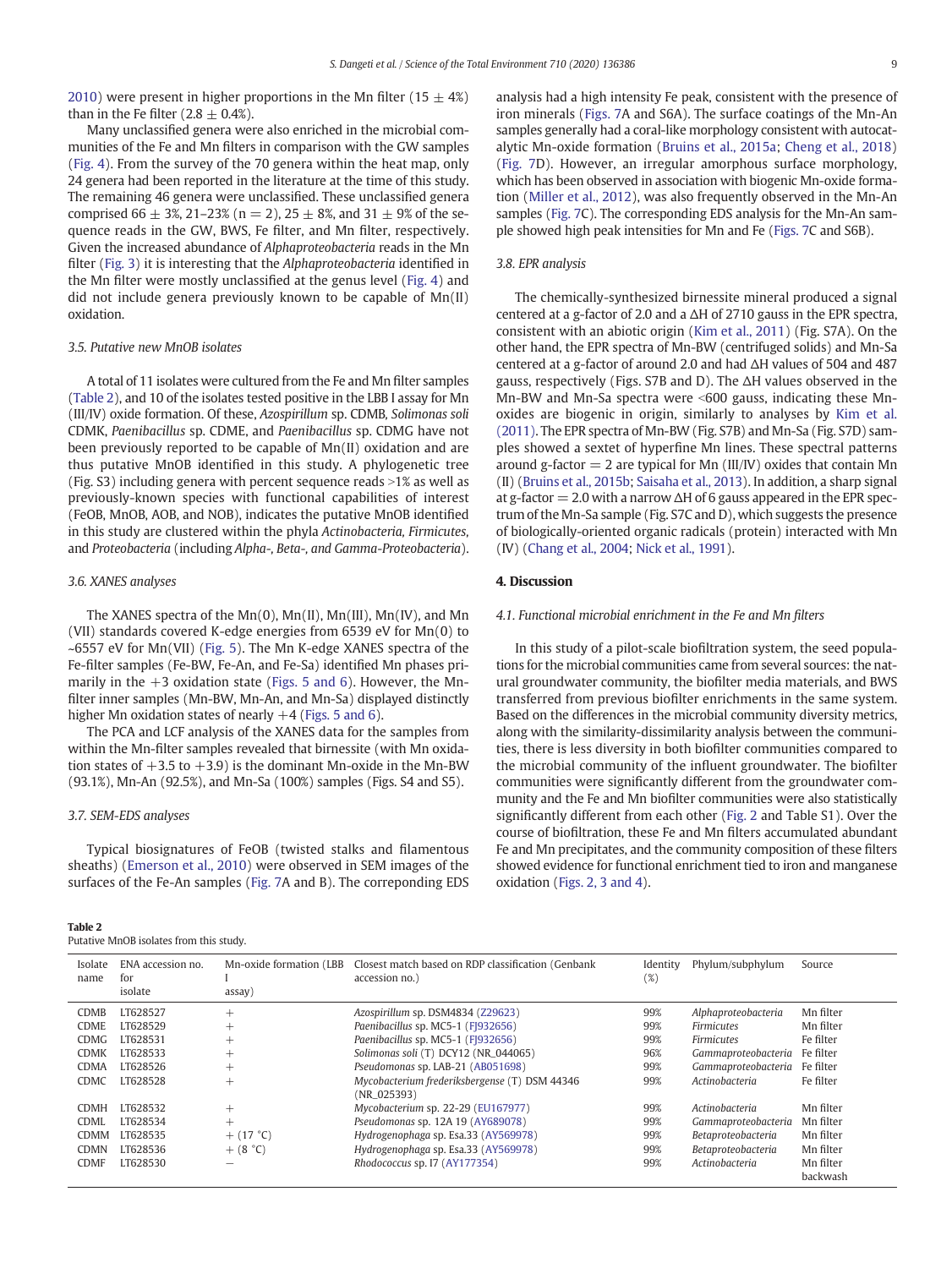<span id="page-9-0"></span>

Fig. 5. The Mn K-edge XANES spectra for Fe-filter (FeBW, FeAn, and FeSa) and Mn-filter (MnBW, MnAn, and MnSa) samples: (A) the XANES spectra plotted for standards and Fe-filter samples, (B) the first derivatives of XANES spectra plotted for standards and Fe-filter samples, (C) the XANES spectra plotted for standards and Mn-filter samples, and (D) the first derivatives of XANES spectra plotted for standards and Mn-filter samples. The vertical lines indicate the absorption edge energies of Mn (0), Mn (II), Mn (III), Mn (IV), and Mn(VII) species.

Based on the heat map of representative genera [\(Fig. 4\)](#page-7-0), community membership differences established in the biofilters during the pilot study, with clear differences in the pattern of major genera abundance between the influent natural groundwater, Fe-filter community, and Mn-filter community. The conclusion that the biofilters were enriched in microorganisms that enhance Fe(II) oxidation, Mn(II) oxidation, and nitrification is supported by the evidence presented in the microbial community heat map as well as key chemistry data throughout the biofiltration system, and the XRF analyses. Enrichment for these metabolic functions occurred during continuous operation of the biofiltration unit as it received cold groundwater during operation in the field (4 to 8 °C). This confirms that it is possible to biologically-enhance Fe and Mn removal from groundwater even at low groundwater temperatures.

The populations in the pilot biofiltration unit filters were considerably different at the genus level. Distinctive microbial enrichment patterns occurred in the in situ biofilters: (1) the Fe filter was enriched with relatives of known FeOB, and (2) the Mn filter was enriched in Alphaproteobacteria. The populations in the Mn filter have not (to our knowledge) been previously recognized as MnOB. The Fe filter was predominantly enriched in members of the Betaproteobacteria [\(Figs. 3 and](#page-6-0) [4](#page-6-0)) with high sequence read proportions (50  $\pm$  10%) of known FeOB relatives in the genera Gallionella, Sideroxydans, Ferriphaselus, and Hydrogenophaga. Interestingly, the proportion of reads classified to these FeOB in the Mn filter was higher (ca 20-40%) than in similar studies of groundwater Mn-biofiltration system microbiology ([Cheng et al.,](#page-13-0) [2017;](#page-13-0) [Zhang et al., 2018\)](#page-14-0). Note that we did not identify Crenothrix in our system, but it was present in high abundance (ca 30%) in the study by [Cheng et al. \(2017\)](#page-13-0). This is likely due to differences in the local groundwater microbiology, physicochemistry, and type of filter media in the pilot biofiltration system design [\(Breda et al., 2017\)](#page-12-0); in [Cheng et al. \(2017\)](#page-13-0) they used anthracite and Mn-coated sand, and in the present study we used anthracite and sand (without pre-existing Mn coatings). Previously known genera that include MnOB (Pseudomonas, Hyphomicrobium, Albidiferax, Athrobacter, Acinetobacter, Zoogloea, Ralstonia, and Pedomicrobium) identified in the Mn filter comprised <1% of the combined total sequence reads, and members of the Leptothrix genus, which are widely studied as representative MnOB [\(Burger et al., 2008\)](#page-13-0) were not identified in the Mn filter. The only genus containing previously identified MnOB found in the Mn filter was Planctomyces ( $2 \pm 2\%$  of sequence reads, [Fig. 4\)](#page-7-0).

In comparison with the Fe filter (including Fe-Ef), the Mn filter contained a far greater abundance of Alphaproteobacteria (40  $\pm$  10%),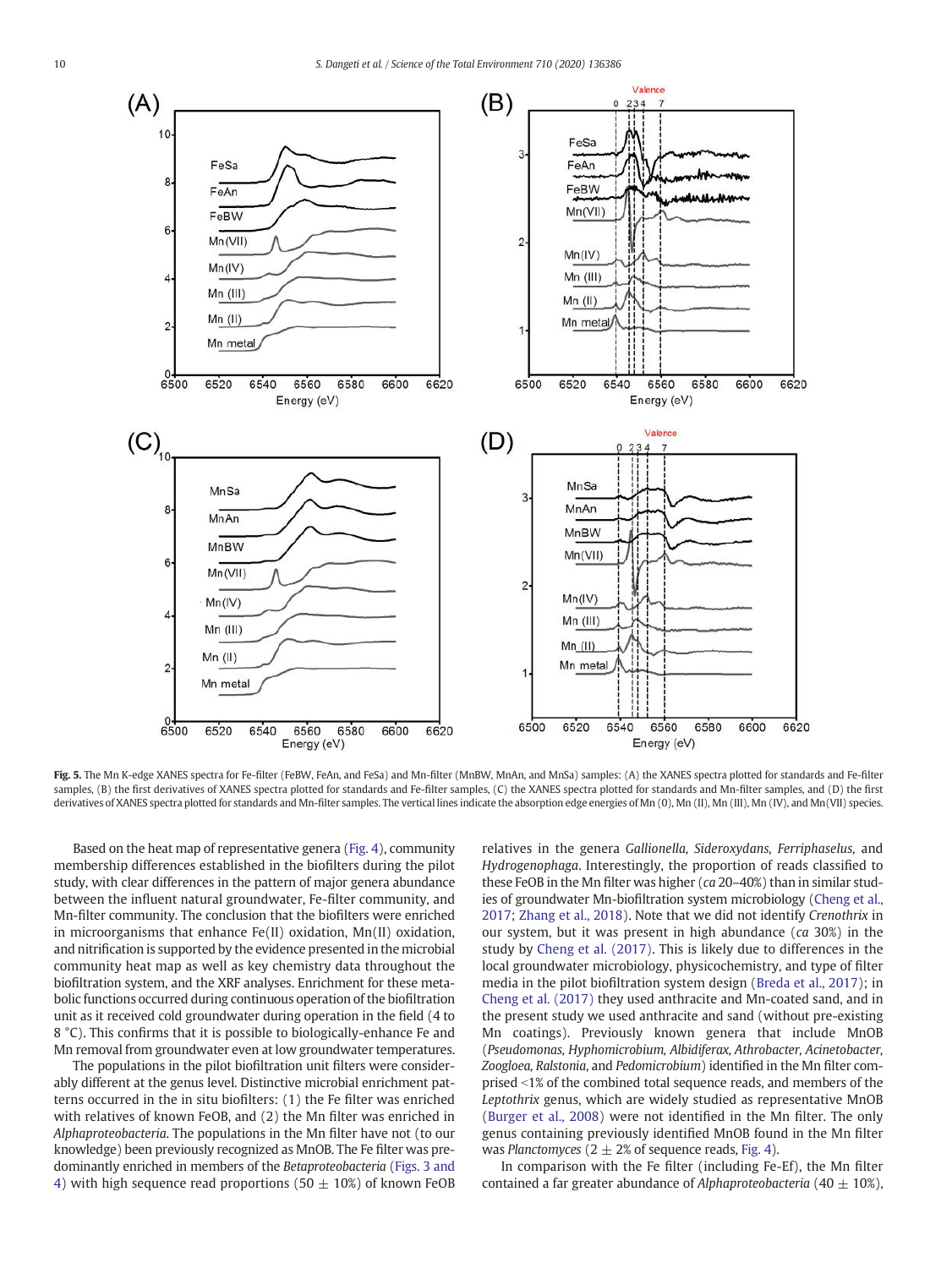<span id="page-10-0"></span>

Fig. 6. The oxidation states of Mn in the Fe-filter (Fe-BW, Fe-An, and Fe-Sa) and Mn-filter (Mn-BW, Mn-An, and Mn-Sa) samples (in black) based on linear regression analysis for the Mn oxidation states and corresponding absorption edges (eV) of the XANES spectra of standards (in red): Mn (0) metal, Mn(II)SO<sub>4</sub>, Mn(III) oxide, Mn(IV) oxide, and KMn (VII)O4. (For interpretation of the references to color in this figure legend, the reader is referred to the web version of this article.)

which included the genera Hirschia, Sphingopyxis, Gemmobacter, Pseudolabrys, and 6 other unclassified genera. These genera are not known to contain Mn oxidizing species. In addition, the genera

 $(A)$ rgy (kE) 5 um

 $(C)$ 



Haliscomenobacter, Sediminibacterium, Terrimonas, Opitutus, Bdellovibrio, Thiobacillus, Hirschia, Woodsholea, and Sphingopyxis, which are not known to contain MnOB, were also abundant in the Mn filter. Whether these populations were oxidizing Mn directly or were somehow indirectly involved in Mn oxidation (e.g., through co-metabolism) is not known. It is also possible they were enriched on other substrates available in the biofilter or influent groundwater (e.g., sulfur released by the anthracite).

The MnOB isolated from the Fe- and Mn-filter samples (confirmed by the formation of Mn(III/IV) precipitates) have not been previously reported as MnOB and thus represent newly identified putative MnOB (Azospirillum sp. CDMB, Solimonas soli CDMK, Paenibacillus sp. CDME, and Paenibacillus sp. CDMG). Strains CDMC, and strains CDMM and CDMN are close relatives of Mycobacterium sp. and Hydrogenophaga sp., respectively; those two organisms have only recently been reported as MnOB ([Marcus et al., 2017](#page-13-0)).

# 4.2. Fe and Mn oxidation

Betaproteobacteria, including common FeOB, appeared in both the Fe and Mn filters. The known FeOB genera Gallionella, Sideroxydans, and Hydrogenophaga were also abundant in the Mn filter (collectively 8  $\pm$ 3% of sequence reads). Members of the Betaproteobacteria including Gallionella, Sideroxydans, and Hydrogenophaga, were also abundant in the effluent stream (Fe-Ef) of the Fe filter [\(Fig. 4](#page-7-0)). The Fe filter effluent is the influent to the Mn filter and therefore a source of FeOB populations for the Mn filter. This transfer likely contributed to the

# $(B)$



 $(D)$ 



Fig. 7. Scanning electron microscopy (SEM) images of representative surface morphologies of the anthracite filter media collected on Day 183 (the end of the field experiment). Note presence of typical FeOB biosignatures in the SEM images of the surfaces of the Fe-An samples: twisted stalks (A) and filamentous sheaths (B). An amorphous, irregularly reticulated, fluffy and filamentous surface morphology (C) was observed in the SEM images of the Mn-An sample, along with a repetitious, coral-like, crystallized surface morphology (D) on other surfaces in the same Mn-An sample. Inset EDS spectra in (A) and (C) show presence of Fe and Fe/Mn in Fe filter and Mn filter, respectively (detailed version of EDS spectra presented in Fig. S6).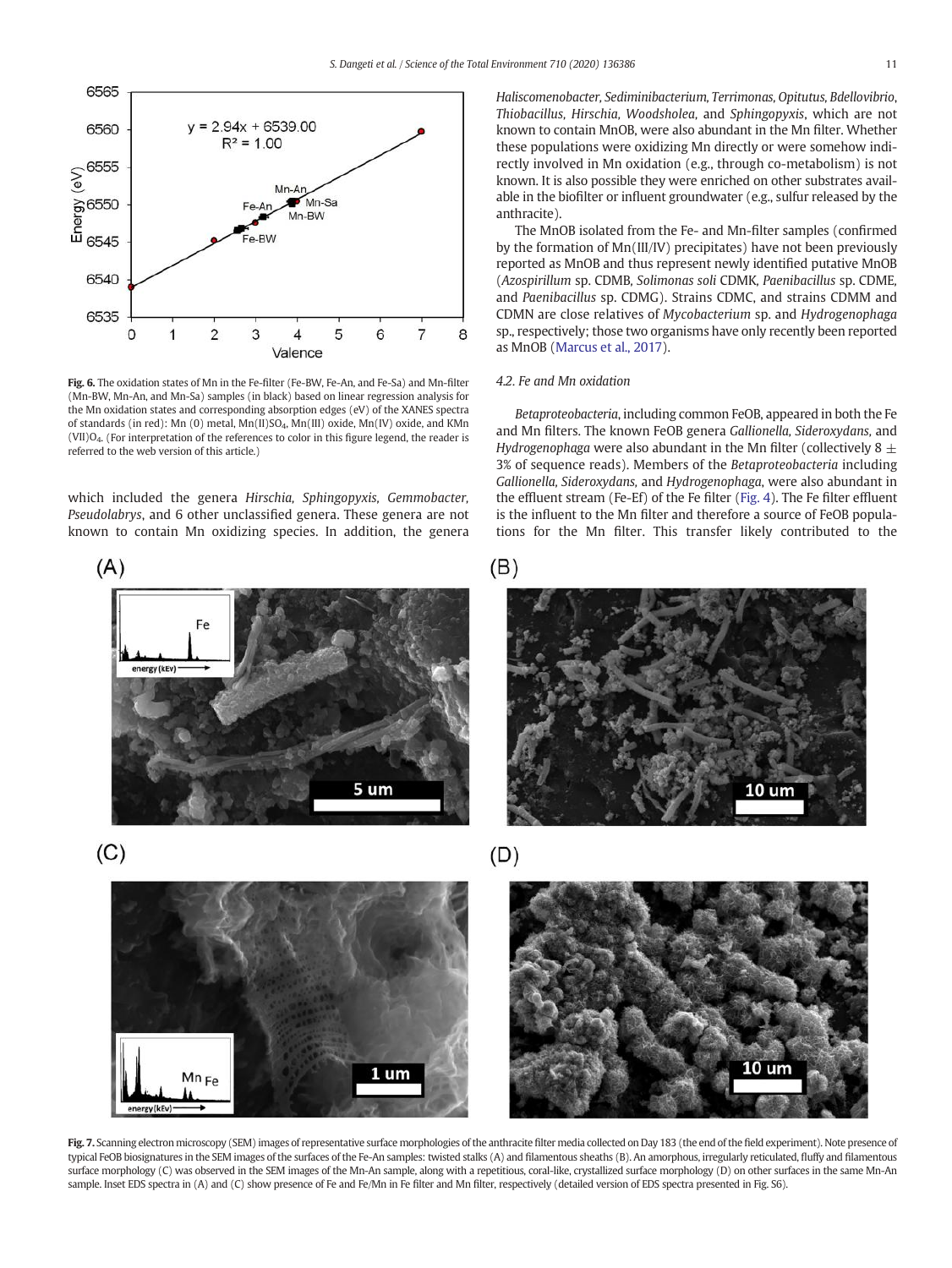considerable number of OTUs shared between the Fe- and Mn-filter communities (Fig. S2).

The enrichment of FeOB in the Mn filter communities is consistent with observed changes in effluent water Fe concentration. The Fe concentration dropped by an order of magnitude after flowing through the Mn filter (i.e., from 0.018 mg/L in Mn filter influent (Fe-Ef) to 0.001 mg/L in Mn filter effluent). In addition, the Mn filter backwash sludge (Mn-BW) contained biogenic Fe oxide precipitates confirmed by XRF and SEM-EDS analysis [\(Dangeti et al., 2017](#page-13-0)). The FeOB in the Mn-filter likely caused the Fe(II) oxidation in the Mn filter leading to the Fe concentration decrease in the effluent and accumulation of Fe (III) oxides in the Mn biofilter. The known MnOB observed in the Mn filter (while present at low abundance) were likely partly responsible for Mn(II) oxidation observed in the Mn filter. Our study is thus consistent with Mn and Fe removal catalysed by microbial communities in the Mn filter. This is also consistent with previous single-columned biofiltration studies where Fe and Mn removal can be successfully achieved in a single column ([Li et al., 2013](#page-13-0); [Yang et al., 2014\)](#page-14-0). Co-existence of FeOB and MnOB is common in natural environments (e.g., ferromanganese deposits) ([Northup et al., 2003](#page-13-0); [Sujith et al., 2017\)](#page-13-0) and engineered environments (Fe and Mn biofilters) ([Cai et al., 2015;](#page-13-0) [Thapa Chhetri et al.,](#page-13-0) [2013;](#page-13-0) [Yang et al., 2014](#page-14-0)). It is also possible there were microbes present in the biofiltration system that were capable of both iron and manganese oxidation. For example, Hydrogenophaga sp. have been reported to oxidize both Fe(II) and Mn(II) [\(Chan, 2015;](#page-13-0) [Marcus et al., 2017](#page-13-0)). This genus was present in the Mn filter (2.7  $\pm$  0.3% of sequence reads), and it is possible this organism may have played a role in Mn and/or Fe oxidation in the Mn filter ([Chan, 2015;](#page-13-0) [Marcus et al., 2017](#page-13-0)). The adaptation of Hydrogenophaga sp. strain CDMN to the low temperatures and redox conditions present in the Mn filter (7 to 14.5 °C, >300 mV) could make this strain functionally important for biofiltration in cold climates. To the best of our knowledge, this is the first example of a Hydrogenophaga isolate capable of growth under psychrophilic conditions.

# 4.3. Biogenic birnessite as a signature of microbially-mediated Mn(II) oxidation

Based on the synchrotron-based XANES analysis, the precipitates on the Mn-filter materials exhibited Mn oxidation states between  $+3.7$ and  $+4.0$  [\(Fig. 6\)](#page-10-0). Semi-quantitative LCF analysis of the XANES spectra from the Mn filter identified birnessite as the primary Mn-oxide in the Mn filter samples  $(>90\%)$  in all three materials, Fig. S5). In addition, the EPR analyses for these precipitates confirmed the biogenic origin (vs. abiotic origin) of the birnessite-dominated precipitates in the Mn filter samples (Mn-BW and Mn-Sa, Fig. S7). The microbial community data for the Mn filter in combination with the evidence for biogenic birnessite formation supports our findings that the Mn-filter community (most members of which have not been previously recognized as MnOB) promoted biological Mn(II) oxidation in the Mn-biofilters. This is consistent with our previous work where we observed an increase in ATP activity in the effluent from an effective Mn filter system, and ORP-pH conditions fell within the stability field for biological Mn(II) oxidation and were thus inconsistent with chemical Mn(II) oxidation [\(Burger et al., 2008;](#page-13-0) [Dangeti et al., 2017;](#page-13-0) [Mouchet, 1992](#page-13-0)).

Results from a similar study by [Bruins et al. \(2015a\)](#page-12-0) with a pilotscale RSF system for Mn removal from groundwater shed additional light on our results. They observed differences in EPR data that demonstrated the origins of birnessite changed from biogenic to abiotic as the biofilter aged. These authors also reported that, in the fullscale RSF systems they studied, birnessite formed by abiotic Mn(II) oxidation on the surfaces of ripened filter media. These findings suggest physicochemical Mn(II) oxidation is the dominant Mn(II) oxidation mechanism in RSF systems. RSF treatment technologies generally use higher flow velocities (e.g., 4–21 m/h) than biofiltration systems (e.g., 2–10 m/h), and often requires chemical oxidizing agents and/or pre-treatment to perform effectively [\(Page](#page-13-0) [et al., 2006](#page-13-0)). MnOB may have initiated and/or enhanced Mn(II) oxidation in these systems, resulting in the formation of Mn(III/IV) oxides that acted as adsorbents and autocatalysts for further physicochemical Mn(II) oxidation on the Mn-oxide surface coatings during the course of the RSF treatment ([Bruins et al., 2015a;](#page-12-0) [Bruins](#page-13-0) [et al., 2015b\)](#page-13-0). Note that the role of MnOB in field-aged filter media enriched with abiotic Mn-oxides (birnessite) is not well known [\(Bruins et al., 2015a](#page-12-0)). Taking these previous results into consideration, the biogenic Mn(III/IV) production in the present study system in the early stages of biofiltration could promote autocatalytic Mn(II) oxidation and potentially shorten the typically long start-up period required for Mn biofiltration at low temperatures (below 15 °C).

In previous work ([Dangeti et al., 2017\)](#page-13-0), we confirmed with EPR analyses that biogenic birnessite formed in Mn(II)-oxidizing enrichment cultures prepared from the pilot-scale biofiltration system. Based on the EPR analyses for the filter media (present study Fig. S7) at 183 d, the Mn(II)-oxidation mechanism in the aged filter media was still dominantly biological rather than physicochemical. The characteristics of the EPR spectra for the inner Mn-filter solids (with  $\Delta H$  < 600 gauss), along with the results of the XANES analyses  $(+3.86$  to  $+3.88$  oxidation states in the Mn-filter samples, present study [Figs. 5 and 6\)](#page-9-0), is consistent with biogenic Mn (III/IV) oxides, which potentially contain organic radicals associated with enzymatic reactions and biological derivatives ([Chang et al., 2004;](#page-13-0) [Nick](#page-13-0) [et al., 1991\)](#page-13-0). This further supports the notion that Mn filter solids were biologically aged in the field (i.e., that the source of the Mn oxides in the filters was biologically derived). Furthermore, an amorphous, irregularly reticulated, fluffy, and filamentous surface morphology, which is characteristic of biogenic Mn-oxides ([Miller](#page-13-0) [et al., 2012](#page-13-0)), was present in the SEM images for the Mn filter media (Mn-An; [Fig. 7](#page-10-0)C). In summary, biological Mn(II) oxidation, indicated by the characteristic EPR signal for biogenic Mn-oxide formation, may be responsible not only for the initiation but also the maintenance of biological Mn(II) oxidation in low temperature biofiltration systems such as the one described in this study.

Evidence for autocatalytic Mn(II) oxidation on the biofiltration media surface coatings was also observed. A repetitious, coral-like, crystallized surface morphology on other surfaces in the same Mn-filter media (Mn-An) was observed in the SEM images [\(Fig. 7](#page-10-0)D). This surface morphology reflects the autocatalytic nature of some Mn-oxide surface coatings, as reported by [Jiang et al. \(2010\)](#page-13-0), [Bruins et al. \(2015a\)](#page-12-0), and [Cheng et al. \(2018\).](#page-13-0) Such variations in the surface morphology of the aged filter media in this study imply both biogenic and abiotic Mn(II) oxidation occurred in the on-site Mn filter, rather than a complete conversion from one dominant oxidation mechanism to another (biological to physicochemical) as observed in the RSF study by [Bruins et al.](#page-12-0) [\(2015a\)](#page-12-0).

Biogenic Mn-oxides act as strong oxidizing agents with high surface areas that potentially accelerate Mn(II) oxidation ([Learman](#page-13-0) [et al., 2011\)](#page-13-0). The formation of biogenic birnessite is therefore advantageous for initiating, enhancing, and maintaining biological Mn(II) oxidation. Birnessite is an intermediate product of the Mn oxidation pathway and pyrolusite (Mn(IV) oxide) is thermodynamically favored as the final oxidation product ([Bruins et al., 2015b](#page-13-0); [Stumm](#page-13-0) [and Morgan, 1996\)](#page-13-0). In our study, pyrolusite is a minor mineral and birnessite is the dominant Mn-oxide in the filter media. This implies that, in low-temperature groundwater biofiltration systems, the continuous supply of biogenic birnessite by metabolically-active MnOB adapted to low on-site temperatures may play a critical role in shortening the start-up period, maintaining Mn(II) oxidative activity, and further increasing the rate of Mn(II) removal. As a result, this study suggests the formation of biogenic birnessite can be a key indicator, and even a prerequisite, for successful biofiltration systems that combine biological and autocatalytic Mn(II) oxidation at low temperatures in cold climates.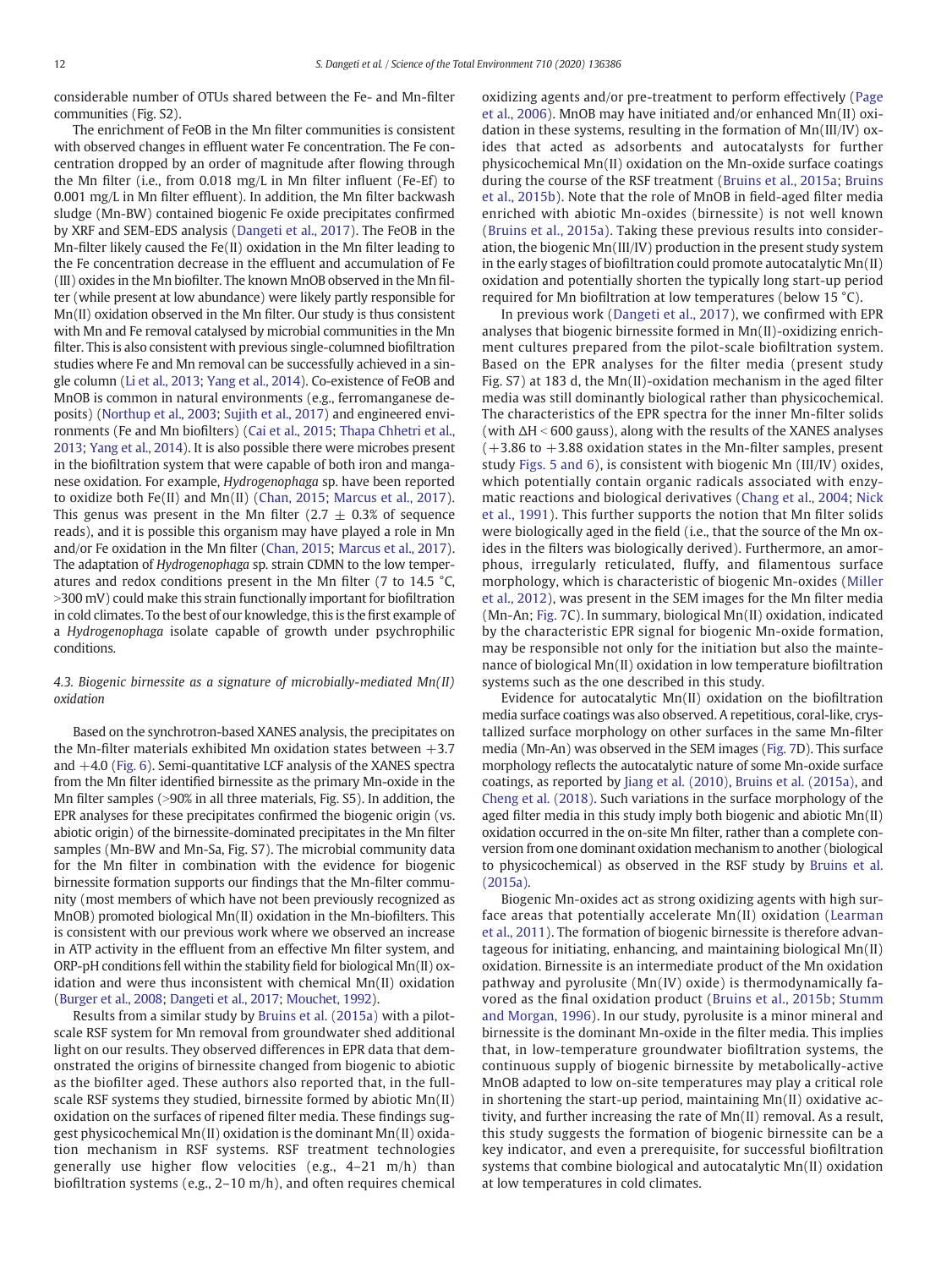# <span id="page-12-0"></span>5. Conclusions

In this study of a continuous, flow-through, on-site biofiltration system for cold groundwater, high-throughput sequencing of the microbial community, coupled with mineralogical and spectral analyses of the field-aged filter media, was used to confirm enrichment of microbial communities that microbially mediate oxidation of Fe(II) and Mn(II) and remove these constituents from the water as oxide minerals. The microbial community composition and function differed between the influent groundwater, Fe filter, and the Mn filter. The microbial communities in the Fe and Mn filters included populations associated with Fe(II) and Mn(II) oxidation; however, significant numbers of new putative MnOB appeared in both biofilters, including several organisms isolated in this study using MnOB enrichment media (isolates Azospirillum sp. CDMB, Solimonas soli CDMK, Paenibacillus sp. CDME, and Paenibacillus sp. CDMG). This study identified a new strain of Hydrogenophaga sp. that can oxidize manganese and generate Mn(III/IV) oxides even at low temperatures (8 to 15 °C).

Biogenic birnessite, a mineral that could promote further autocatalysis of Mn(II) oxidation, dominated the Mn oxides in the pilot biofiltration system, even as the system matured. Biogenic birnessite can be a robust indicator for the occurrence of biological Mn(II) oxidation and is potentially a driver for subsequent autocatalytic oxidation of Mn(II), based on the data presented in both the present work and previous studies (Bruins et al., 2015a; [Dangeti](#page-13-0) [et al., 2017](#page-13-0)). Effective biofiltration of Mn from groundwater in cold climates is likely accelerated when biogenic birnessite is present.

The findings in this study provide evidence that contributes to efforts to improve affordable and effective water treatment options for regions where cold groundwater conditions are common. It is also highly relevant for water treatment in remote areas where treatment technologies can be difficult to monitor and manage, and social license to operate issues (local community and other stakeholder concerns) often accompany use of chemical treatments (e.g., remote northern regions of Canada). As demonstrated in this study, biofiltration is a viable approach to remove iron, manganese, and ammonia in these cold groundwater systems, and mineralogical and microbiological approaches can be used to monitor biofiltration system efficacy and function.

# Credit author statement

BaR and BrR designed and operated the pilot-scale biofiltration unit at Langham Water Treatment Plant; SRD; JMM, and WC designed the downstream laboratory experiments and analyses using the groundwater collected in the field; SD conducted the lab experiments; SRD and JMM collected XANES data, and analysis was performed by SRD; Jonathan Vyskocil (JV) prepared and executed the sequencing data pipeline in mothur; SRD conducted data analysis and interpretation, and manuscript preparation, under the supervision of WC, JMM, and BaR. All authors read and approved the final manuscript.

# Declaration of competing interest

The authors declare the following financial interests/personal relationships which may be considered as potential competing interests: Note that three of the authors (Babak Roshani, Bryan Rindall, and Sandeepraja Dangeti) on this manuscript are employees of one of our project funders (Delco Water Division of Delco Automation Inc.). We have indicated this in the competing interests statement in the manuscript according to the author guideline. We welcome your suggestions on additional wording for the competing interests statement if you believe they are necessary.

# Acknowledgements

We thank L. Sawatzky, operator at Langham Water Treatment, for support in pilot-scale biofilter operation. XANES analyses were performed at the Canadian Light Source, which is supported by the National Research Council of Canada (NSERC), the Canadian Institutes of Health Research, the Province of Saskatchewan, Western Economic Diversification Canada, and the University of Saskatchewan. We thank J. Dynes for provision of Mn-oxide standards; D. Muir for assistance with beamtime at the CLS; J. Stobbs for assistance with lab activities at CLS; S. Samaila, J. Essilfie-Dughan, and V. Bondici for assistance with XANES data interpretation; R. Sammynaiken for assistance with EPR analyses at the Saskatchewan Structural Sciences Centre; H. Yin for assistance in the Environmental Engineering Laboratory, University of Saskatchewan; and five anonymous reviewers for their constructive criticism.

# Funding

This research was supported by the NSERC grants [grant numbers CRDPJ 487008-15, EGP 468673-14, and RGPIN-2014-459 05902] to Wonjae Chang [WJC] and grant [grant number RGPIN-2014-03719] to Joyce M. McBeth [JMM]; a MITACs Accelerate grant [grant number IT06847] and Canada Foundation for Innovation (CFI) John R. Evans Leaders Fund (JELF) grant [grant number 33982] to WJC. The work presented in this study was also funded by the Delco Water Division of Delco Automation Inc.

# Author contributions

BaR and BrR designed and operated the pilot-scale biofiltration unit at Langham Water Treatment Plant; SRD; JMM, and WC designed the downstream laboratory experiments and analyses using the groundwater collected in the field; SRD conducted the lab experiments; SRD and JMM collected XANES data, and analysis was performed by SRD; Jonathan Vyskocil (JV) prepared and executed the sequencing data pipeline in mothur; SRD conducted data analysis and interpretation, and manuscript preparation, under the supervision of WC, JMM, and BaR. All authors read and approved the final manuscript.

# Appendix A. Supplementary data

Supplementary data to this article can be found online at [https://doi.](https://doi.org/10.1016/j.scitotenv.2019.136386) [org/10.1016/j.scitotenv.2019.136386](https://doi.org/10.1016/j.scitotenv.2019.136386).

#### References

- Akob, D.M., Bohu, T., Beyer, A., Schäffner, F., Händel, M., Johnson, C.A., et al., 2014. Identification of Mn(II)-oxidizing bacteria from a low-pH contaminated former uranium mine. Appl. Environ. Microbiol. 80, 5086–5097. [https://doi.org/10.1128/AEM.01296-](https://doi.org/10.1128/AEM.01296-14) [14.](https://doi.org/10.1128/AEM.01296-14)
- Arp, D.J., Sayavedra-Soto, L.A., Hommes, N.G., 2002. Molecular biology and biochemistry of ammonia oxidation by Nitrosomonas europaea. Arch. Microbiol. 178, 250–255. [https://doi.org/10.1007/s00203-002-0452-0.](https://doi.org/10.1007/s00203-002-0452-0)
- Berbenni, P., Pollice, A., Canziani, R., Stabile, L., Nobili, F., 2000. Removal of iron and manganese from hydrocarbon-contaminated groundwaters. Bioresour. Technol. 74, 109–114. [https://doi.org/10.1016/S0960-8524\(00\)00003-1](https://doi.org/10.1016/S0960-8524(00)00003-1).
- Beukes, L.S., Schmidt, S., 2012. Isolation and characterization of a manganese-oxidizing bacterium from a biofiltration system for the treatment of borehole water in KwaZulu-Natal (South Africa). Engineering in Life Sciences 12, 544–552. [https://doi.](https://doi.org/10.1002/elsc.201100153) [org/10.1002/elsc.201100153.](https://doi.org/10.1002/elsc.201100153)
- Blackwood, C.B., Hudleston, D., Zak, D.R., Buyer, J.S., 2007. Interpreting ecological diversity indices applied to terminal restriction fragment length polymorphism data: insights from simulated microbial communities. Appl. Environ. Microbiol. 73, 5276–5283. <https://doi.org/10.1128/aem.00514-07>.
- Bouchard, M.F., Sauvé, S., Barbeau, B., Legrand, M., Brodeur, M.-È., Bouffard, T., et al., 2011. Intellectual impairment in school-age children exposed to manganese from drinking water. Environ. Health Perspect. 119, 138–143. <https://doi.org/10.1289/ehp.1002321>.
- Breda, I.L., Ramsay, L., Roslev, P., 2017. Manganese oxidation and bacterial diversity on different filter media coatings during the start-up of drinking water biofilters. J. Water Supply Res. Technol. AQUA 66, 641–650. <https://doi.org/10.2166/aqua.2017.084>.
- Bruins, J.H., Petrusevski, B., Slokar, Y.M., Huysman, K., Joris, K., Kruithof, J.C., et al., 2015a. Biological and physico-chemical formation of Birnessite during the ripening of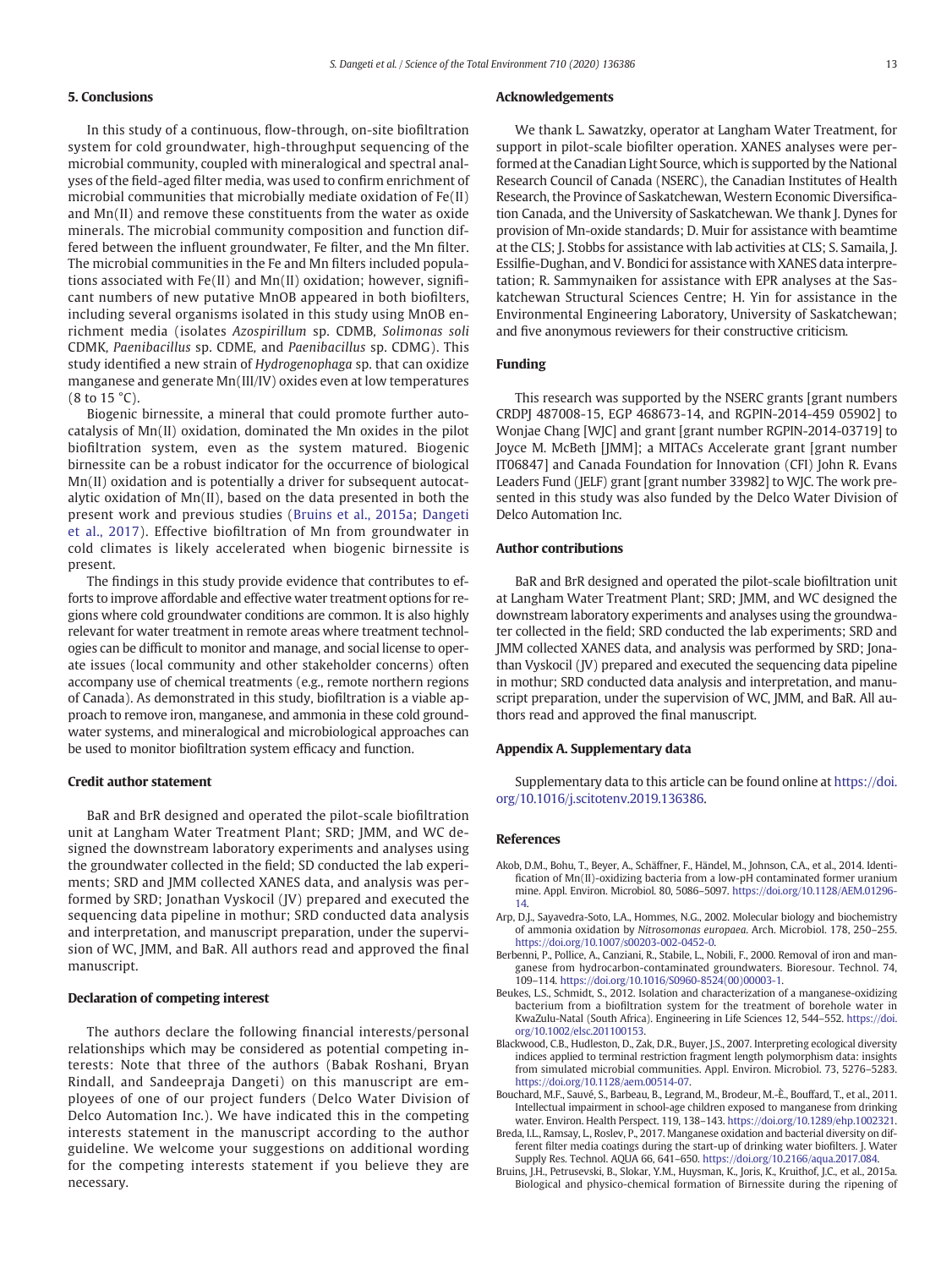<span id="page-13-0"></span>manganese removal filters. Water Res. 69, 154–161. [https://doi.org/10.1016/j.](https://doi.org/10.1016/j.watres.2014.11.019) [watres.2014.11.019.](https://doi.org/10.1016/j.watres.2014.11.019)

- Bruins, J.H., Petrusevski, B., Slokar, Y.M., Kruithof, J.C., Kennedy, M.D., 2015b. Manganese removal from groundwater: characterization of filter media coating. Desalin. Water Treat. 55, 1851–1863. [https://doi.org/10.1080/19443994.2014.927802.](https://doi.org/10.1080/19443994.2014.927802)
- Burger, M.S., Krentz, C.A., Mercer, S.S., Gagnon, G.A., 2008. Manganese removal and occurrence of manganese oxidizing bacteria in full-scale biofilters. J. Water Supply Res. Technol. AQUA 57, 351–359. [https://doi.org/10.2166/aqua.2008.050.](https://doi.org/10.2166/aqua.2008.050)
- Cai, Y., Li, D., Liang, Y., Luo, Y., Zeng, H., Zhang, J., 2015. Effective start-up biofiltration method for Fe, Mn, and ammonia removal and bacterial community analysis. Bioresour. Technol. 176, 149–155. <https://doi.org/10.1016/j.biortech.2014.11.025>.
- Caporaso, J.G., Lauber, C.L., Walters, W.A., Berg-Lyons, D., Lozupone, C.A., Turnbaugh, P.J., et al., 2011. Global patterns of 16S rRNA diversity at a depth of millions of sequences per sample. Proc. Natl. Acad. Sci. 108, 4516–4522. [https://doi.org/10.1073/](https://doi.org/10.1073/pnas.1000080107) [pnas.1000080107.](https://doi.org/10.1073/pnas.1000080107)
- Cerrato, J.M., Falkinham Iii, J.O., Dietrich, A.M., Knocke, W.R., McKinney, C.W., Pruden, A., 2010. Manganese-oxidizing and -reducing microorganisms isolated from biofilms in chlorinated drinking water systems. Water Res. 44, 3935–3945. [https://doi.org/](https://doi.org/10.1016/j.watres.2010.04.037) [10.1016/j.watres.2010.04.037](https://doi.org/10.1016/j.watres.2010.04.037).
- Chan, C.S.-Y., 2015. The Effects of Fe-oxidizing Microorganisms on Post-biostimulation Permeability Reduction and Oxidative Processes at the Rifle IFRC Site. DOE-UDEL-07116-1. USDOE Office of Science (SC), Biological and Environmental Research (BER), p. 12. [https://doi.org/10.2172/1188716.](https://doi.org/10.2172/1188716)
- Chang, C.H., Svedružić, D., Ozarowski, A., Walker, L., Yeagle, G., Britt, R.D., et al., 2004. EPR spectroscopic characterization of the manganese center and a free radical in the oxalate decarboxylase reaction: identification of a tyrosyl radical during turnover. J. Biol. Chem. 279, 52840–52849. <https://doi.org/10.1074/jbc.M402345200>.
- Cheng, Q., Nengzi, L., Bao, L., Huang, Y., Liu, S., Cheng, X., et al., 2017. Distribution and genetic diversity of microbial populations in the pilot-scale biofilter for simultaneous removal of ammonia, iron and manganese from real groundwater. Chemosphere 182, 450–457. <https://doi.org/10.1016/j.chemosphere.2017.05.075>.
- Cheng, Y., Huang, T., Cheng, L., Sun, Y., Zhu, L., Li, Y., 2018. Structural characteristic and ammonium and manganese catalytic activity of two types of filter media in groundwater treatment. J. Environ. Sci. (China) 72, 89–97. [https://doi.org/10.1016/j.](https://doi.org/10.1016/j.jes.2017.12.014) [jes.2017.12.014.](https://doi.org/10.1016/j.jes.2017.12.014)
- Cheng, Q., Huang, Y., Nengzi, L., Liu, J., Zhang, J., 2019. Performance and microbial community profiles in pilot-scale biofilter for ammonia, iron and manganese removal at different dissolved oxygen concentrations. World J. Microbiol. Biotechnol. 35 (43). [https://doi.org/10.1007/s11274-019-2617-x.](https://doi.org/10.1007/s11274-019-2617-x)
- Chin, K.J., Liesack, W., Janssen, P.H., 2001. Opitutus terrae gen. nov., sp. nov., to accommodate novel strains of the division Verrucomicrobia; isolated from rice paddy soil. Int. J. Syst. Evol. Microbiol. 51, 1965–1968. <https://doi.org/10.1099/00207713-51-6-1965>.
- Cole, J.R., Wang, Q., Fish, J.A., Chai, B., McGarrell, D.M., Sun, Y., et al., 2014. Ribosomal Database Project: data and tools for high throughput rRNA analysis. Nucleic Acids Res. 42, D633–D642. [https://doi.org/10.1093/nar/gkt1244.](https://doi.org/10.1093/nar/gkt1244)
- Dangeti, S., Roshani, B., Rindall, B., McBeth, J.M., Chang, W., 2017. Biofiltration field study for cold Fe(II)- and Mn(II)-rich groundwater: accelerated Mn(II) removal kinetics and cold-adapted Mn(II)-oxidizing microbial populations. Water Quality Research Journal 52, 229–242. <https://doi.org/10.2166/wqrj.2017.006>.
- Edgar, R.C., Haas, B.J., Clemente, J.C., Quince, C., Knight, R., 2011. UCHIME improves sensitivity and speed of chimera detection. Bioinformatics 27, 2194–2200. [https://doi.org/](https://doi.org/10.1093/bioinformatics/btr381) [10.1093/bioinformatics/btr381](https://doi.org/10.1093/bioinformatics/btr381).
- Emerson, D., Fleming, E.J., McBeth, J.M., 2010. Iron-oxidizing bacteria: an environmental and genomic perspective. Annu. Rev. Microbiol. 64, 561–583. [https://doi.org/](https://doi.org/10.1146/annurev.micro.112408.134208) [10.1146/annurev.micro.112408.134208](https://doi.org/10.1146/annurev.micro.112408.134208).
- Hallbeck, L., Ståhl, F., Pedersen, K., 1993. Phylogeny and phenotypic characterization of the stalk-forming and iron-oxidizing bacterium Gallionella ferruginea. Microbiology 139, 1531–1535. <https://doi.org/10.1099/00221287-139-7-1531>.
- Hardie, A., Dynes, J., Kozak, L., Huang, P., 2007. Infl[uence of polyphenols on the integrated](http://refhub.elsevier.com/S0048-9697(19)36382-X/rf0125) polyphenol-maillard reaction humifi[cation pathway as catalyzed by birnessite. An](http://refhub.elsevier.com/S0048-9697(19)36382-X/rf0125)[nals of Environmental Science 1, 91](http://refhub.elsevier.com/S0048-9697(19)36382-X/rf0125)–110.
- Health Canada, 2019. [Guidelines for Canadian drinking water quality summary table.](http://refhub.elsevier.com/S0048-9697(19)36382-X/rf0130) [Water and Air Quality Bureau Healthy Environments and Consumer Safety Branch,](http://refhub.elsevier.com/S0048-9697(19)36382-X/rf0130) [\(Ed.\). Health Canada, Ottawa, Ontario, p. 26.](http://refhub.elsevier.com/S0048-9697(19)36382-X/rf0130)
- Jiang, S., Kim, D.G., Kim, J., Ko, S.O., 2010. Characterization of the biogenic manganese oxides produced by Pseudomonas putida strain MnB1. Environmental Engineering Research (4), 183–190 [https://doi.org/10.4491/eer.2010.15.4.183.](https://doi.org/10.4491/eer.2010.15.4.183)
- Kato, S., Krepski, S., Chan, C., Itoh, T., Ohkuma, M., 2014. Ferriphaselus amnicola gen. nov., sp. nov., a neutrophilic, stalk-forming, iron-oxidizing bacterium isolated from an iron-rich groundwater seep. Int. J. Syst. Evol. Microbiol. 64, 921–925. [https://doi.](https://doi.org/10.1099/ijs.0.058487-0) [org/10.1099/ijs.0.058487-0](https://doi.org/10.1099/ijs.0.058487-0).
- Katsoyiannis, I.A., Zouboulis, A.I., 2004. Biological treatment of Mn(II) and Fe(II) containing groundwater: kinetic considerations and product characterization. Water Res. 38, 1922–1932. <https://doi.org/10.1016/j.watres.2004.01.014>.
- Kim, S.S., Bargar, J.R., Nealson, K.H., Flood, B.E., Kirschvink, J.L., Raub, T.D., et al., 2011. Searching for biosignatures using electron paramagnetic resonance (EPR) analysis of manganese oxides. Astrobiology 11, 775–786. [https://doi.org/10.1089/](https://doi.org/10.1089/ast.2011.0619) [ast.2011.0619.](https://doi.org/10.1089/ast.2011.0619)
- Kuypers, M.M.M., Marchant, H.K., Kartal, B., 2018. The microbial nitrogen-cycling network. Nat. Rev. Microbiol. 16, 263. <https://doi.org/10.1038/nrmicro.2018.9>.
- Learman, D.R., Wankel, S.D., Webb, S.M., Martinez, N., Madden, A.S., Hansel, C.M., 2011. Coupled biotic–abiotic Mn(II) oxidation pathway mediates the formation and structural evolution of biogenic Mn oxides. Geochim. Cosmochim. Acta 75, 6048–6063. <https://doi.org/10.1016/j.gca.2011.07.026>.
- Li, X., Chu, Z., Liu, Y., Zhu, M., Yang, L., Zhang, J., 2013. Molecular characterization of microbial populations in full-scale biofilters treating iron, manganese and ammonia

containing groundwater in Harbin, China. Bioresour. Technol. 147, 234–239. <https://doi.org/10.1016/j.biortech.2013.08.008>.

- Liu, J., Wang, Z., Belchik, S.M., Edwards, M.J., Liu, C., Kennedy, D.W., et al., 2012. Identification and characterization of MtoA: a decaheme c-type cytochrome of the neutrophilic Fe (II)-oxidizing bacterium Sideroxydans lithotrophicus ES-1. Front. Microbiol. 3, 37. <https://doi.org/10.3389/fmicb.2012.00037>.
- Lücker, S., Wagner, M., Maixner, F., Pelletier, E., Koch, H., Vacherie, B., et al., 2010. A Nitrospira metagenome illuminates the physiology and evolution of globally important nitrite-oxidizing bacteria. Proc. Natl. Acad. Sci. 107, 13479–13484. [https://doi.](https://doi.org/10.1073/pnas.1003860107) [org/10.1073/pnas.1003860107](https://doi.org/10.1073/pnas.1003860107).
- Marcus, D.N., Pinto, A., Anantharaman, K., Ruberg, S.A., Kramer, E.L., Raskin, L., et al., 2017. Diverse manganese (II)-oxidizing bacteria are prevalent in drinking water systems. Environ. Microbiol. Rep. 9, 120–128. <https://doi.org/10.1111/1758-2229.12508>.
- Miller, A.Z., Dionísio, A., Braga, M.A.S., Hernández-Mariné, M., Afonso, M.J., Muralha, V.S.F., et al., 2012. Biogenic Mn oxide minerals coating in a subsurface granite environment. Chem. Geol. 322, 181–191. <https://doi.org/10.1016/j.chemgeo.2012.07.005>.
- Mouchet, P., 1992. From conventional to biological removal of Fe and Mn in France. J. Am. Water Works Assoc. 84, 158–166. [https://doi.org/10.1002/j.1551-8833.1992.](https://doi.org/10.1002/j.1551-8833.1992.tb07342.x) [tb07342.x](https://doi.org/10.1002/j.1551-8833.1992.tb07342.x).
- Nam, K.-W., Kim, M.G., Kim, K.-B., 2007. In situ Mn K-edge X-ray absorption spectroscopy studies of electrodeposited manganese oxide films for electrochemical capacitors. J. Phys. Chem. C 111, 749–758. [https://doi.org/10.1021/jp063130o.](https://doi.org/10.1021/jp063130o)
- Nealson, K.H., 2006. [The manganese-oxidizing bacteria. The Prokaryotes 5, 222](http://refhub.elsevier.com/S0048-9697(19)36382-X/rf0200)–231.
- Nick, R.J., Ray, G.B., Fish, K.M., Spiro, T.G., Groves, J.T., 1991. [Evidence for a weak Mn: O](http://refhub.elsevier.com/S0048-9697(19)36382-X/rf0205) [bond and a non-porphyrin radical in manganese-substituted horseradish peroxidase](http://refhub.elsevier.com/S0048-9697(19)36382-X/rf0205) [compound I. J. Am. Chem. Soc. 113, 1838](http://refhub.elsevier.com/S0048-9697(19)36382-X/rf0205)–1840.
- Northup, D.E., Barns, S.M., Yu, L.E., Spilde, M.N., Schelble, R.T., Dano, K.E., et al., 2003. Diverse microbial communities inhabiting ferromanganese deposits in Lechuguilla and Spider Caves. Environ. Microbiol. 5, 1071–1086. [https://doi.org/10.1046/j.1462-](https://doi.org/10.1046/j.1462-2920.2003.00500.x) [2920.2003.00500.x](https://doi.org/10.1046/j.1462-2920.2003.00500.x).
- Page D., Wakelin S., van Leeuwen J., Dillon P. 2006. Review of biofiltration processes relevant to water reclamation via aquifers. CSIRO Land and Water Science Report, 47/06, CSIRO, Canberra, Australia. pp. 72.
- Post, J.E., 1999. Manganese oxide minerals: crystal structures and economic and environmental significance. Proc. Natl. Acad. Sci. 96, 3447–3454. [https://doi.org/10.1073/](https://doi.org/10.1073/pnas.96.7.3447) [pnas.96.7.3447.](https://doi.org/10.1073/pnas.96.7.3447)
- Ravel, B., Newville, M., 2005. ATHENA, ARTEMIS, HEPHAESTUS: data analysis for X-ray absorption spectroscopy using IFEFFIT. J. Synchrotron Radiat. 12, 537–541. [https://doi.](https://doi.org/10.1107/S0909049505012719) [org/10.1107/S0909049505012719](https://doi.org/10.1107/S0909049505012719).
- Sahabi, D.M., Takeda, M., Suzuki, I., Koizumi, J., 2009. Removal of  $Mn^{2+}$  from water by "aged" biofilter media: the role of catalytic oxides layers. J. Biosci. Bioeng. 107, 151–157. <https://doi.org/10.1016/j.jbiosc.2008.10.013>.
- Saisaha, P., de Boer, J.W., Browne, W.R., 2013. Mechanisms in manganese catalysed oxidation of alkenes with  $H_2O_2$ . Chem. Soc. Rev. 42, 2059–2074. [https://doi.org/10.1039/](https://doi.org/10.1039/C2CS35443H) [C2CS35443H](https://doi.org/10.1039/C2CS35443H).
- Schloss, P.D., Handelsman, J., 2005. Introducing DOTUR, a computer program for defining operational taxonomic units and estimating species richness. Appl. Environ. Microbiol. 71, 1501–1506. <https://doi.org/10.1128/AEM.71.3.1501-1506.2005>.
- Schloss, P.D., Westcott, S.L., Ryabin, T., Hall, J.R., Hartmann, M., Hollister, E.B., et al., 2009. Introducing mothur: open-source, platform-independent, community-supported software for describing and comparing microbial communities. Appl. Environ. Microbiol. 75, 7537–7541. [https://doi.org/10.1128/AEM.01541-09.](https://doi.org/10.1128/AEM.01541-09)
- Schloss, P.D., Gevers, D., Westcott, S.L., 2011. Reducing the effects of PCR amplification and sequencing artifacts on 16S rRNA-based studies. PLoS One 6, e27310. [https://doi.org/](https://doi.org/10.1371/journal.pone.0027310) [10.1371/journal.pone.0027310.](https://doi.org/10.1371/journal.pone.0027310)
- Schmidt, J.M., Sharp, W.P., Starr, M.P., 1981. Manganese and iron encrustations and other features of Planctomyces crassus Hortobágyi 1965, morphotype Ib of the Blastocaulis-Planctomyces group of budding and appendaged bacteria, examined by electron microscopy and X-ray micro-analysis. Curr. Microbiol. 5, 241–246. [https://doi.org/](https://doi.org/10.1007/BF01571155) [10.1007/BF01571155.](https://doi.org/10.1007/BF01571155)
- Sjöberg, S., Callac, N., Allard, B., Smittenberg, R.H., Dupraz, C., 2018. Microbial communities inhabiting a rare earth element enriched birnessite-type manganese deposit in the Ytterby mine, Sweden. Geomicrobiol J. 35, 657–674. [https://doi.org/10.1080/](https://doi.org/10.1080/01490451.2018.1444690) [01490451.2018.1444690.](https://doi.org/10.1080/01490451.2018.1444690)
- Stumm, W., Morgan, J.J., 1996. [Chemical Equilibria and Rates in Natural Waters. John](http://refhub.elsevier.com/S0048-9697(19)36382-X/rf0260) [Wiley & Sons, Inc, New York.](http://refhub.elsevier.com/S0048-9697(19)36382-X/rf0260)
- Sujith, P.P., Gonsalves, M.J.B.D., Bhonsle, S., Shaikh, S., LokaBharathi, P.A., 2017. Bacterial activity in hydrogenetic ferromanganese crust from the Indian Ocean: a combined geochemical, experimental and pyrosequencing study. Environ. Earth Sci. 76 (191). [https://doi.org/10.1007/s12665-017-6495-y.](https://doi.org/10.1007/s12665-017-6495-y)
- Tebo, B.M., Johnson, H.A., McCarthy, J.K., Templeton, A.S., 2005. Geomicrobiology of manganese(II) oxidation. Trends Microbiol. 13, 421–428. [https://doi.org/10.1016/j.](https://doi.org/10.1016/j.tim.2005.07.009) [tim.2005.07.009](https://doi.org/10.1016/j.tim.2005.07.009).
- Tebo, B.M., Clement, B.G., Dick, G.J., 2007. [Biotransformations of manganese. In: Hurst, C.J.,](http://refhub.elsevier.com/S0048-9697(19)36382-X/rf0275) [Crawford, R.L., Garland, J.L., Lipson, D.A., Mills, A.L., Stetzenbach, L.D. \(Eds.\), Manual of](http://refhub.elsevier.com/S0048-9697(19)36382-X/rf0275) [Environmental Microbiology. ASM Press, Washington, DC, pp. 1223](http://refhub.elsevier.com/S0048-9697(19)36382-X/rf0275)–1238.
- Tekerlekopoulou, A.G., Pavlou, S., Vayenas, D.V., 2013. Removal of ammonium, iron and manganese from potable water in biofiltration units: a review. J. Chem. Technol. Biotechnol. 88, 751–773. [https://doi.org/10.1002/jctb.4031.](https://doi.org/10.1002/jctb.4031)
- Thapa Chhetri, R., Suzuki, I., Takezaki, J., Tabusa, H., Takeda, M., Koizumi, J., 2013. Bacterial diversity in biological filtration plant for the removal of iron and manganese from groundwater. Journal of Water and Environment Technology 11, 33–47. [https://doi.](https://doi.org/10.2965/jwet.2013.33) [org/10.2965/jwet.2013.33.](https://doi.org/10.2965/jwet.2013.33)
- Wang, Q., Garrity, G.M., Tiedje, J.M., Cole, J.R., 2007. Naive Bayesian classifier for rapid assignment of rRNA sequences into the new bacterial taxonomy. Appl. Environ. Microbiol. 73, 5261–5267. [https://doi.org/10.1128/AEM.00062-07.](https://doi.org/10.1128/AEM.00062-07)